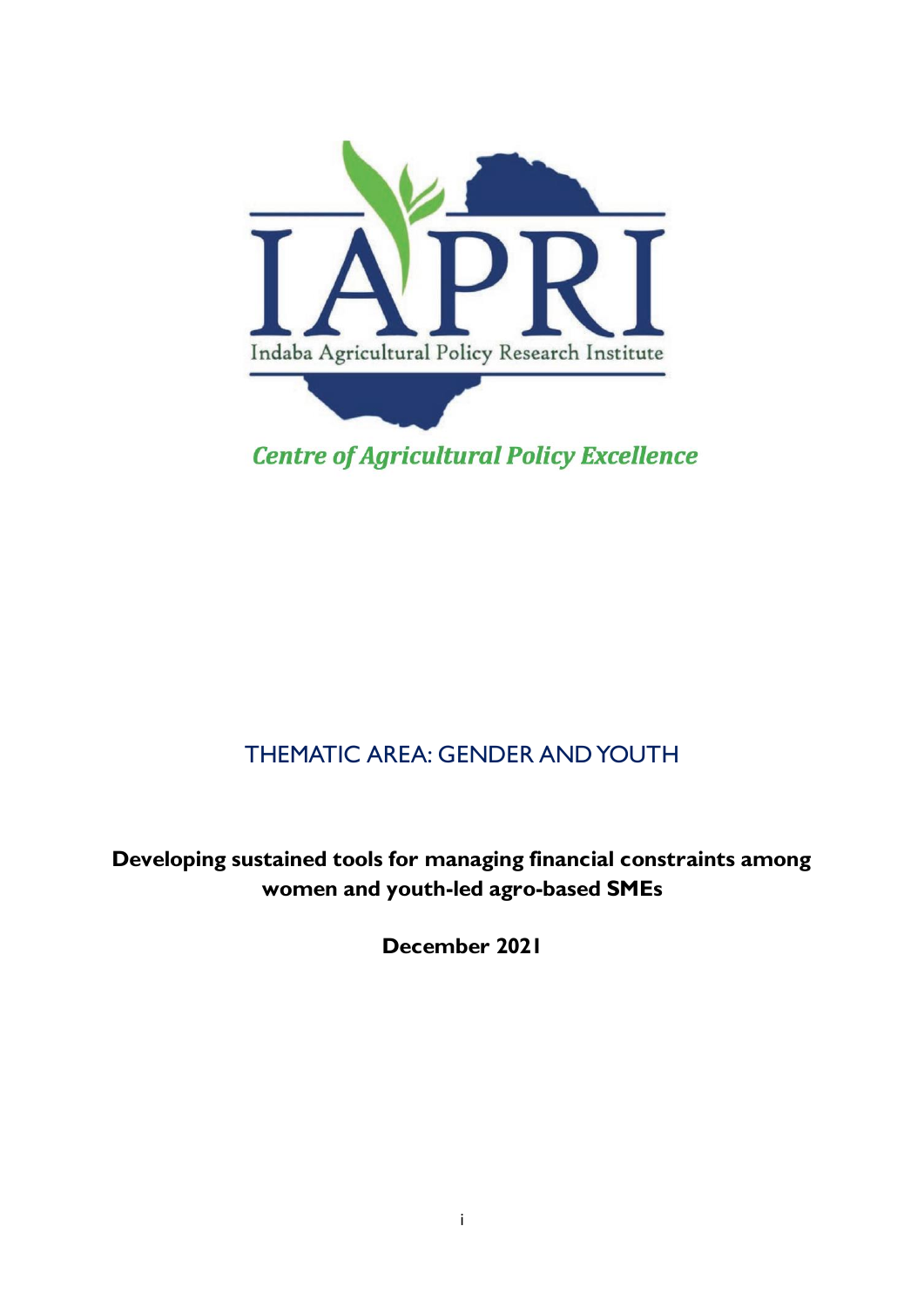Copyright © 2021 by Indaba Agricultural Policy Research Institute.

All rights reserved. No part of this publication may be reproduced, distributed or transmitted in any form or by any means, including photocopying, recording, or other electronic or mechanical methods, without the prior written permission of the publisher, except in the case of brief quotations embodied in critical reviews and certain other noncommercial uses permitted by copyright law.

Sustained tools for managing financial constraints among women and youth-led agro-based SMEs

Cover Design and Typesetting by Cardinal Hachikona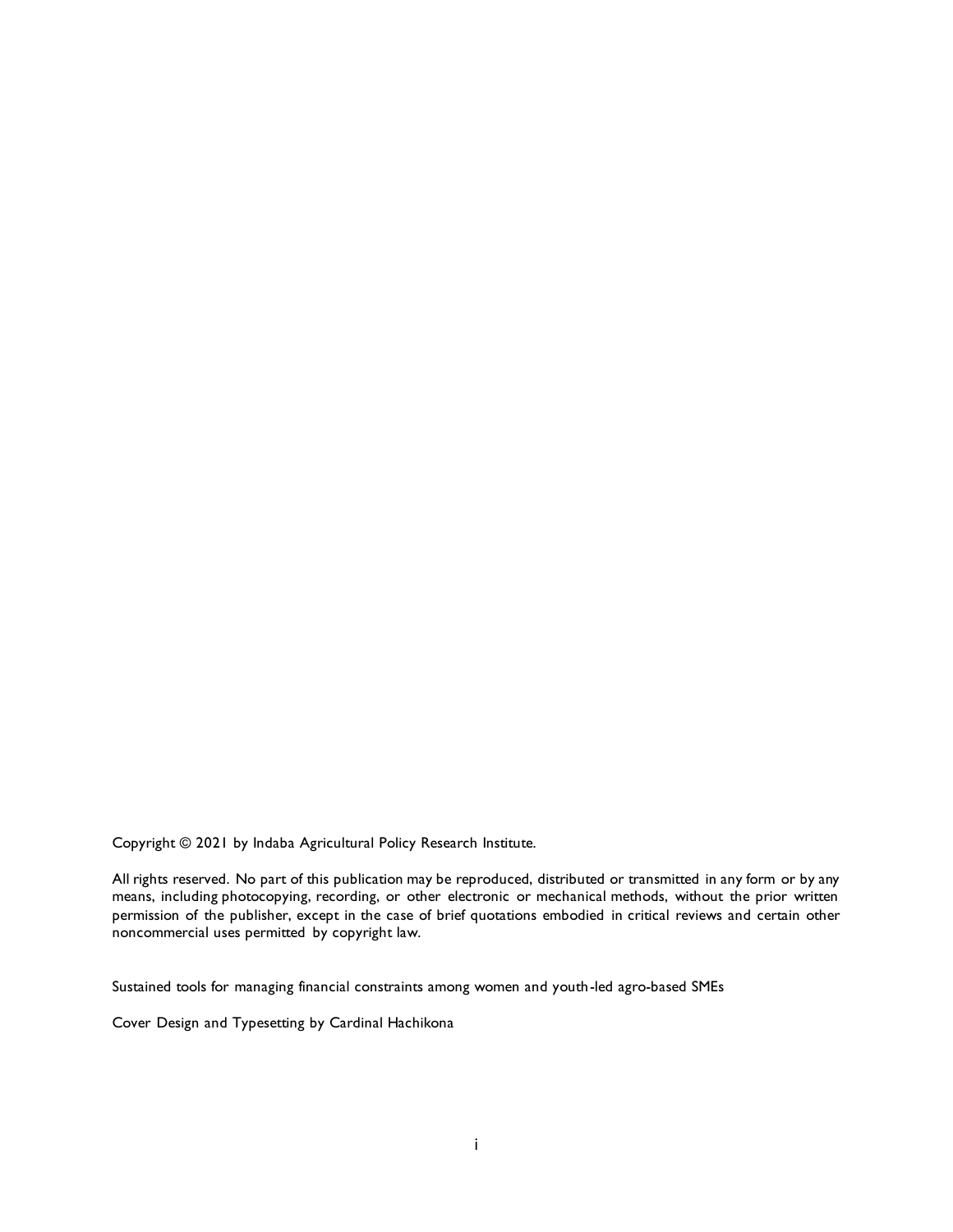## <span id="page-2-0"></span>About IAPRI

Established in 2011, the Indaba Agricultural Policy Research Institute (IAPRI) is Zambia's first indigenous policy research institute dedicated to analyzing agricultural and environmental policies. IAPRI is a non-profit company limited by guarantee and collaboratively works with public and private stakeholders. The institute's vision is to be the center of excellence for agricultural policy research and outreach in Zambia."

IAPRI's mandate is to utilize empirical evidence to advise and guide the Government of Zambia and other stakeholders on agricultural investments and policies. The overarching goal of IAPRI's policy analysis and outreach efforts is to identify policies and investments in the agricultural sector that can effectively stimulate inclusive economic growth and poverty reduction. This is achieved through three core operational activities:

- Producing authentic, impartial, and high-quality research on agricultural food and natural policy issues in Zambia and the wider southern region
- Integrating research findings into national, regional, and international programs and policy strategies to promote sustainable agricultural growth and alleviate hunger and poverty in Zambia and
- Supporting the development and strengthening of capacity for policy research analysis and outreach of public and private institutions in Zambia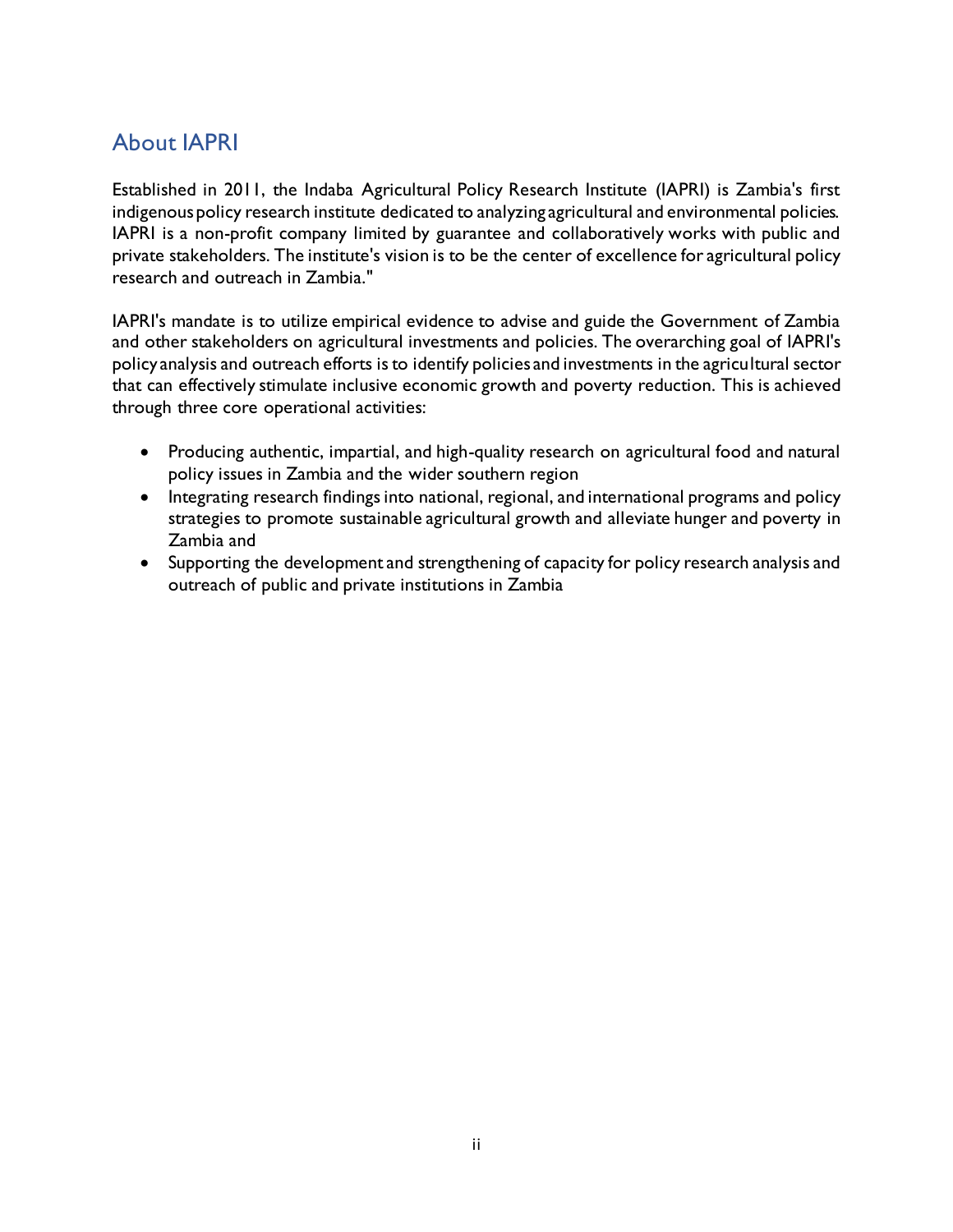## <span id="page-3-0"></span>**Foreword**

Access to credit remains critical to small and medium enterprise's growth and private sector employment creation. However, access to credit, let alone commercial cash loans, remains low. SMEs' major challenges in accessing credit include unfavourable financial repayment terms such as high-interest rates and lack of sufficient collateral, low financial literacy, inappropriately designed financial products, and a weak formal financial service providers' appreciation of needs. To flourish and grow, SMEs need integrated support in addressing these constraints. Despite having several financial institutional tools, most of these have not performed as expected in easing financial distress among SMEs.

Therefore, IAPRI designed this study to re-examine such models in the context of women and youth-led agro-based SMEs and refine them so that they are suited to mitigate the business's financial distress.

Chance Kabaghe

**Executive Director, IAPRI**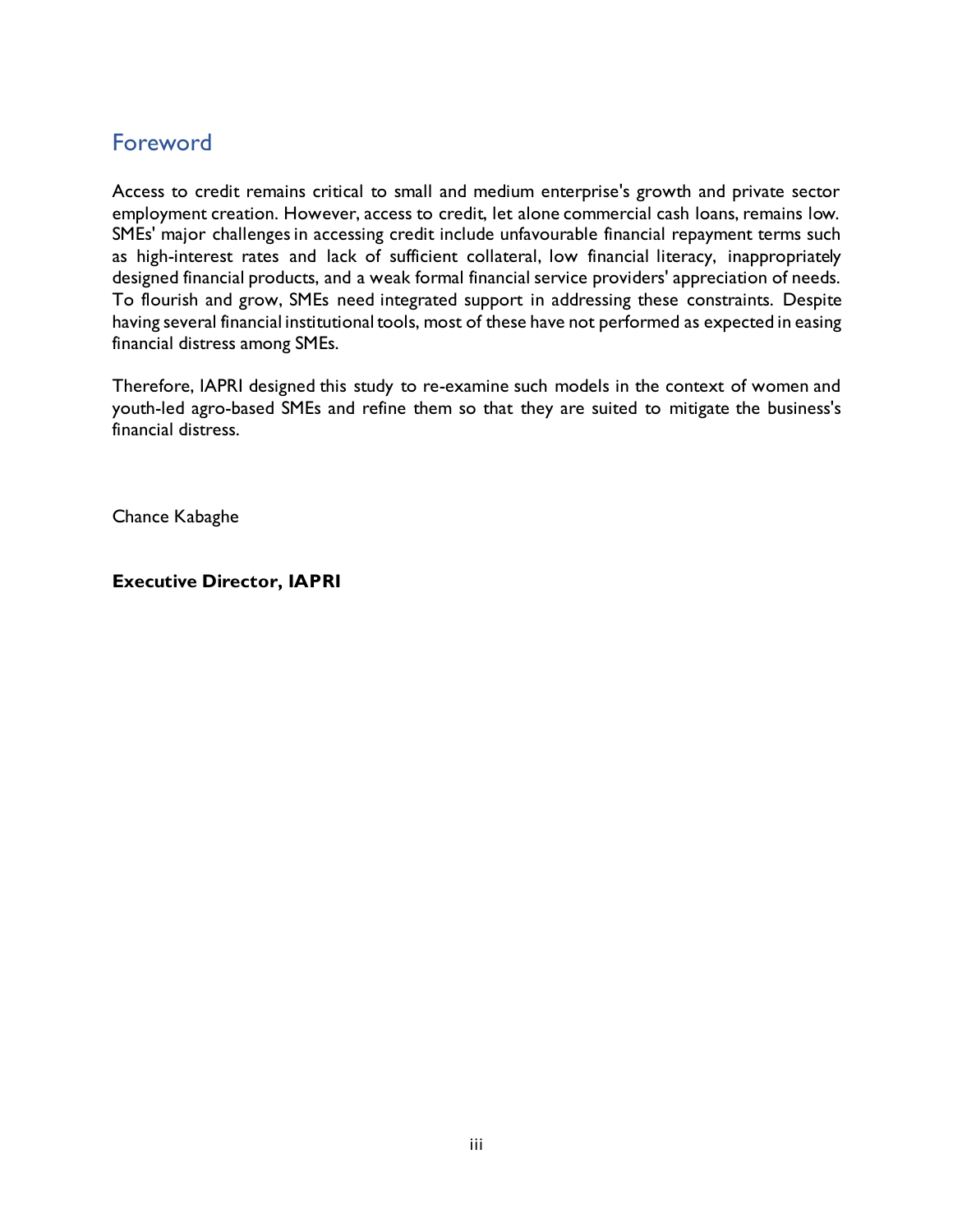## <span id="page-4-0"></span>Acknowledgement

IAPRI appreciates the Embassy of Sweden for the continued financial support to produce this report. Appreciation also goes to all IAPRI researchers and staff for their contribution to this publication. In particular we acknowledge the contribution of Nashion Ngalande, Eugen Mangwato and Sally Chanda Mfula.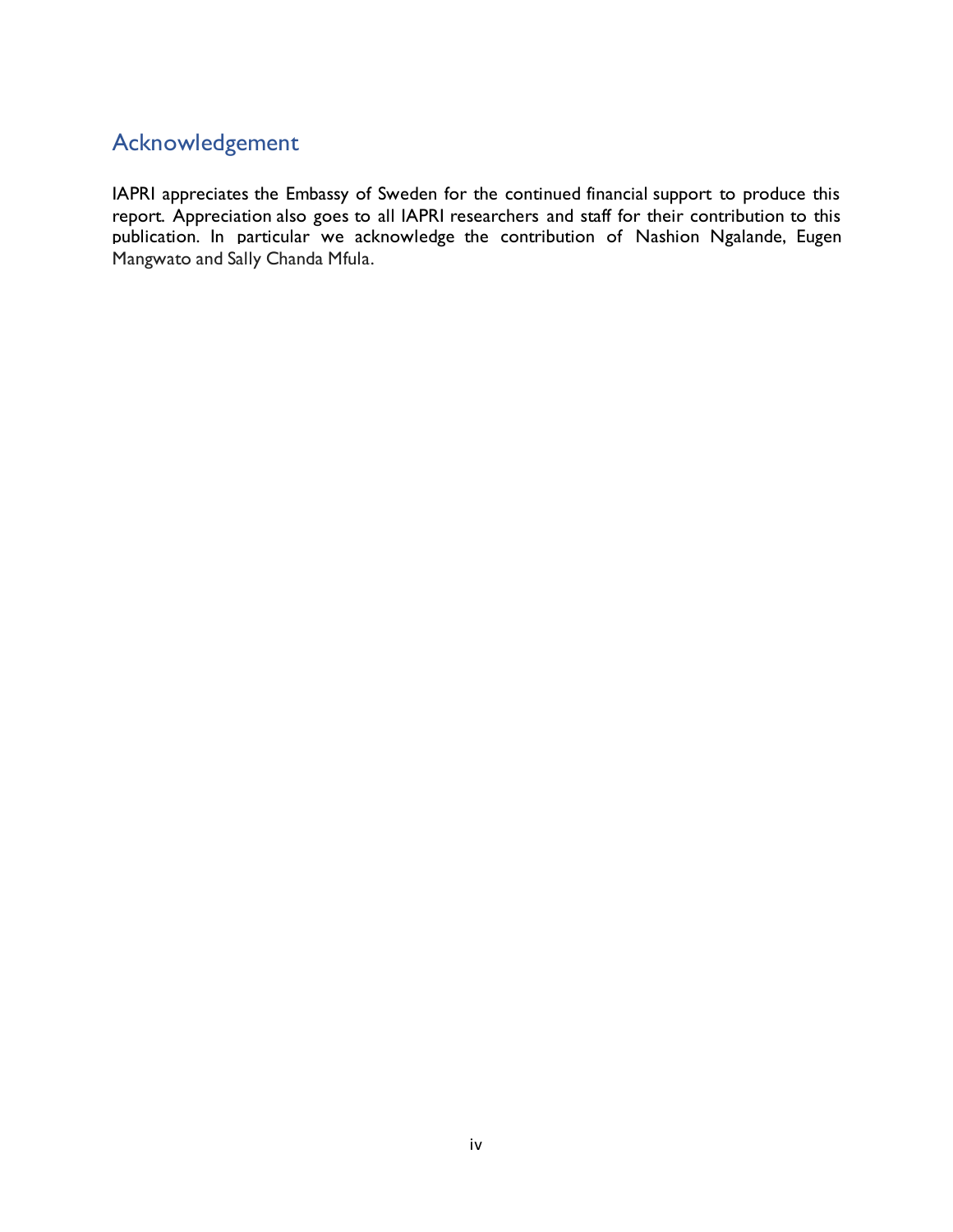## <span id="page-5-0"></span>**Authors**

Mary Lubungu, PhD Stephen Kabwe, MSc Mitelo Subakanya, MSc Muzumbwe Chinganya, MSc

About Authors

Mary Lubungus is a Research Fellow, Stephen Kabwe is a Grassroot Cordinator, Mitelo Subakanya is a Research Associate, and Muzumbwe Chinganya is a former Intern at IAPRI, Zambia.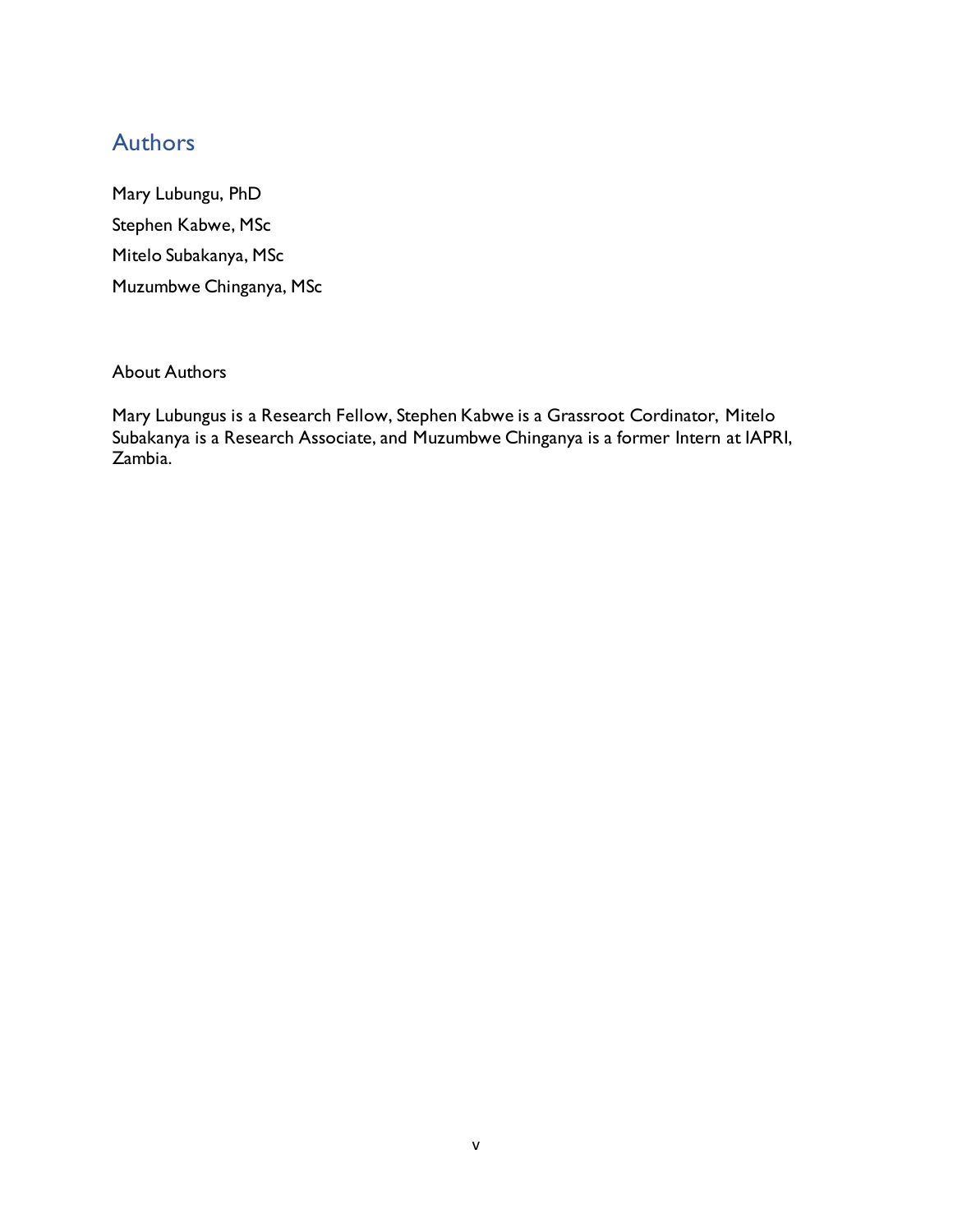# <span id="page-6-0"></span>List of Acronyms

| <b>IAPRI</b> | Indaba Agricultural Policy Research Institute     |  |  |  |
|--------------|---------------------------------------------------|--|--|--|
| <b>CBZ</b>   | Cotton Board of Zambia                            |  |  |  |
| <b>FSD</b>   | <b>Financial Sector Deepening</b>                 |  |  |  |
| <b>ZATP</b>  | Zambia Agribusiness Trade Project                 |  |  |  |
| <b>ZAEDP</b> | Zambia Aquaculture Enterprise Development Project |  |  |  |
| <b>SME</b>   | <b>Small Medium Enterprise</b>                    |  |  |  |
| <b>ZDA</b>   | <b>Zambia Development Agency</b>                  |  |  |  |
| <b>PACRA</b> | Patents and Companies Registration Agency         |  |  |  |
| <b>ZMW</b>   | Zambian Kwacha                                    |  |  |  |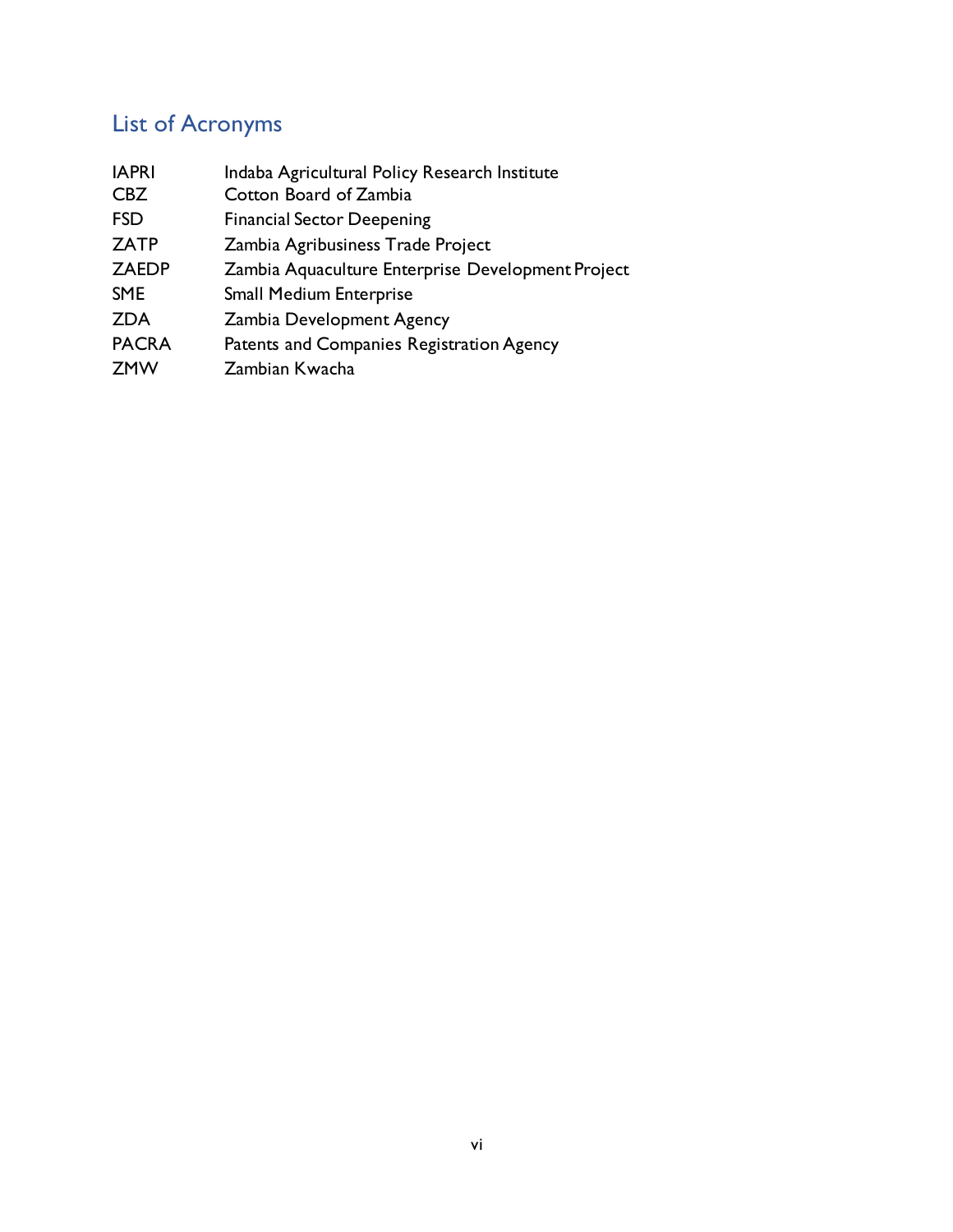# Table of contents

| Ι.   |  |
|------|--|
| 2.   |  |
| 3.   |  |
| 4.   |  |
| 4.1. |  |
| 4.2. |  |
| 4.3. |  |
| 4.4. |  |
| 4.5. |  |
| 4.6. |  |
| 4.7. |  |
|      |  |
|      |  |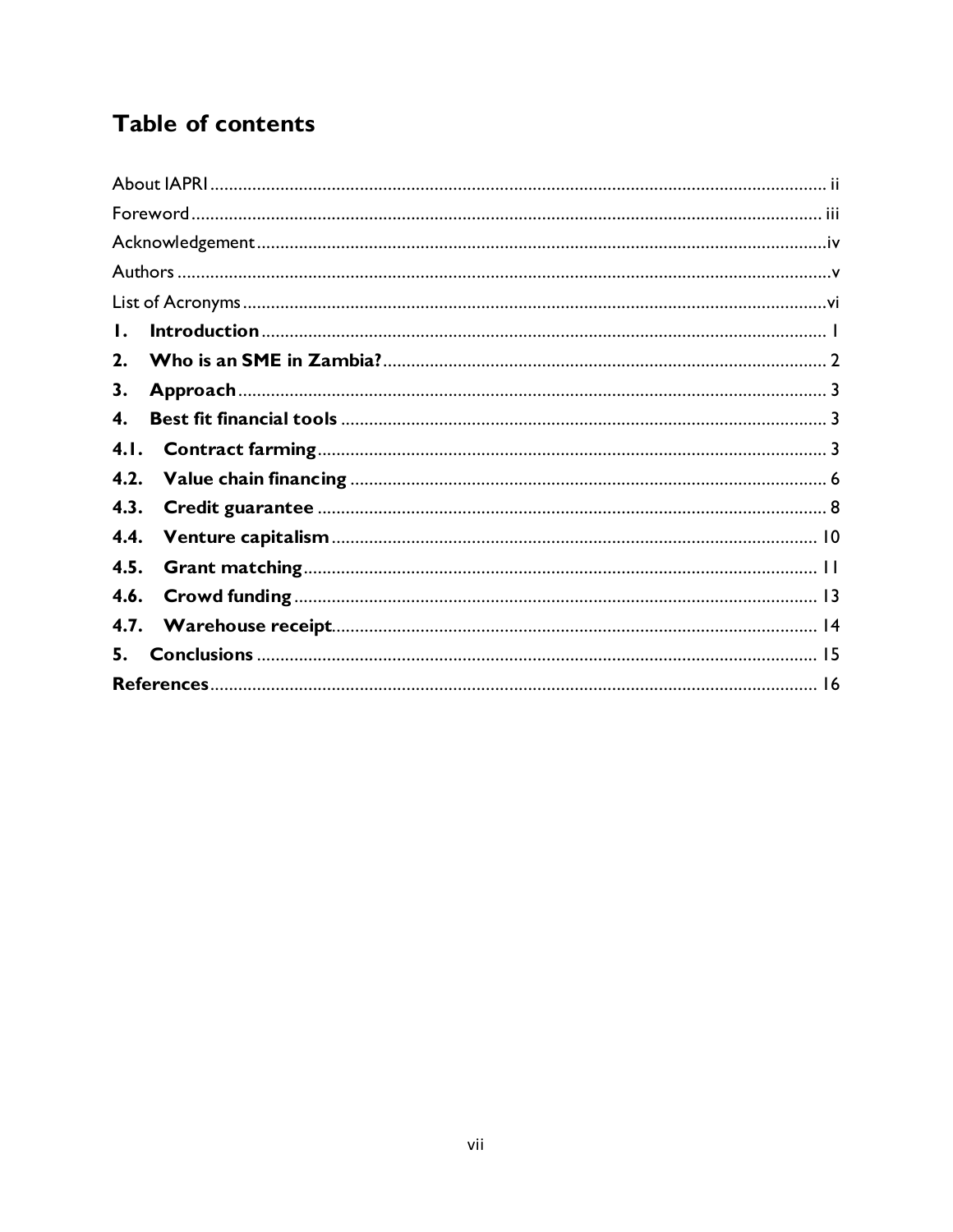## <span id="page-8-0"></span>**1. Introduction**

Access to credit remains critical to Small and Medium Enterprise's (SMEs) growth and private sector employment creation. Accessing finances promotes the business's establishment and development, covers day-to-day expenses, and is critical in recruiting additional staff. Ultimately, the growth of SMEs benefits the economy in general by accelerating economic growth and intensifying competition. However, access to credit, let alone commercial cash loans, remains low, especially among female SMEs. SMEs' major challenges in accessing credit include unfavourable financial repayment terms such as high-interest rates and lack of sufficient collateral, low financial literacy, inappropriately designed financial products, and a weak formal financial service providers' appreciation of needs. In addition, some women-led SMEs perceive that banks do not give their businesses equal opportunities compared to male-led SMEs (FSD-Zambia, 2017). Therefore, SMEs need integrated support in addressing these constraints for them to flourish and grow.

Several institutional tools have been designed to mitigate some of the financial bottlenecks, including warehouse receipts, contract farming, value-chain financing, credit guarantee schemes, group lending, vehicle and asset financing, and insurance. However, most of these tools have not performed as expected in easing financial distress among women and youthled SMEs. For women and youth-led SMEs to excel and grow, the available financial options need to be re-evaluated, identify the associated challenges and solutions, and design appropriate approaches to mitigate the business's financial distress.

The Indaba Agricultural Policy Research Institute (IAPRI) recognizes the critical role that access to finances plays in SMEs' growth. Equally, the Zambian government acknowledges the importance of SMEs, as evidenced by the creation of the new Ministry of SMEs. Therefore, in 2021, IAPRI initiated this study to profile the lessons learned from existing institutional financial models and modify them by interacting with various stakeholders and agro-based SMEs. In this monogram, we document different institutional models. First, a short narrative about each model is given, followed by what opportunities exist in a particular model, the potential challenges likely to encounter when implementing it and what conditions will enable the tool to address the financial difficulties. This report contributes to the discourse of improving the financial situation among women and youth-led SMEs.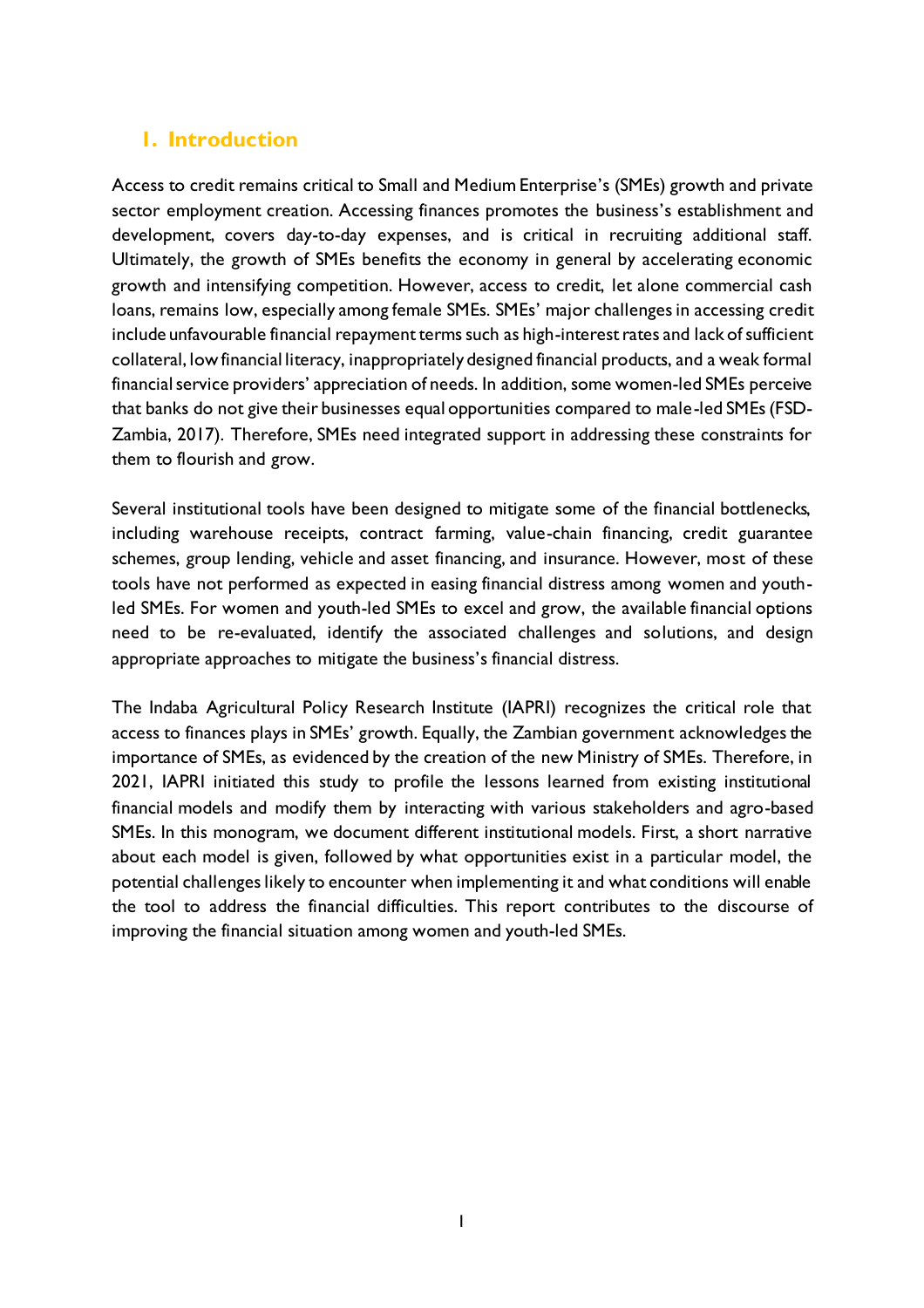## <span id="page-9-0"></span>**2. Who is an SME in Zambia?**

The SMEs sector accounts for about 97 percent of all businesses in Zambia, with 9 out of every 10 SMEs operating in the informal sector (FSD-Zambia, 2017). According to the Zambia Development Agency (ZDA), an SME is defined as any business enterprise registered with the Patents and Companies Registration Agency (PACRA) with the following characteristics:

| Category                            | Micro-Enterprise | <b>Small-Enterprise</b> | Medium-<br><b>Enterprise</b> | <b>Informal</b><br>enterprise |
|-------------------------------------|------------------|-------------------------|------------------------------|-------------------------------|
| Total Investment<br>(equipment)-ZMW | 1-80.000         | 80,001-200,000          | 200,001-500,000              | $1 - 50,000$                  |
| Annual Sales-ZMW<br>Turnover        | $1 - 150,000$    | 150,001-300,000         | 300.001-800.000              |                               |
| Number of<br>employees              | to $10$          | $11 - 50$               | $51 - 100$                   | Less than 10                  |

*According to the* Ministry of Commerce and Trade (2008), *a small enterprise* is defined as any business

- a) whose total investment, excluding land and buildings,
	- i) In case of manufacturing and processing enterprises, is between ZMW80 thousand and ZMW 200 thousand kwacha in plant and machinery
	- ii) Is up to one ZMW150 thousand, for trading and service providing enterprise
- b) Whose annual turnover is between ZMW150 thousand and ZMW300 hundred thousand
- c) Employing between 11 and 50 persons.

*A medium enterprise* -is defined as any business larger than a small enterprise and registered with the Registrar of companies;

- a) Whose total investment, excluding land and building;
	- i) In case of manufacturing and processing enterprises, is between ZMW200 Hundred thousand and ZMW500 Hundred thousand in plant and machinery.
	- ii) In case of trading and service providing is between ZMW151 thousand and ZMW300 thousand.
- b) Whose turnover is between ZMW300 Hundred thousand and ZMW800 Hundred thousand
- c) Employing between 51 and 100 persons.

### *Informal Enterprise*

An informal enterprise is any business enterprise not registered with the Registrar of Companies;

- i) Whose total investments excluding Land and Building is up to ZMW50 thousand Kwacha.
- ii) Employing less than 10 persons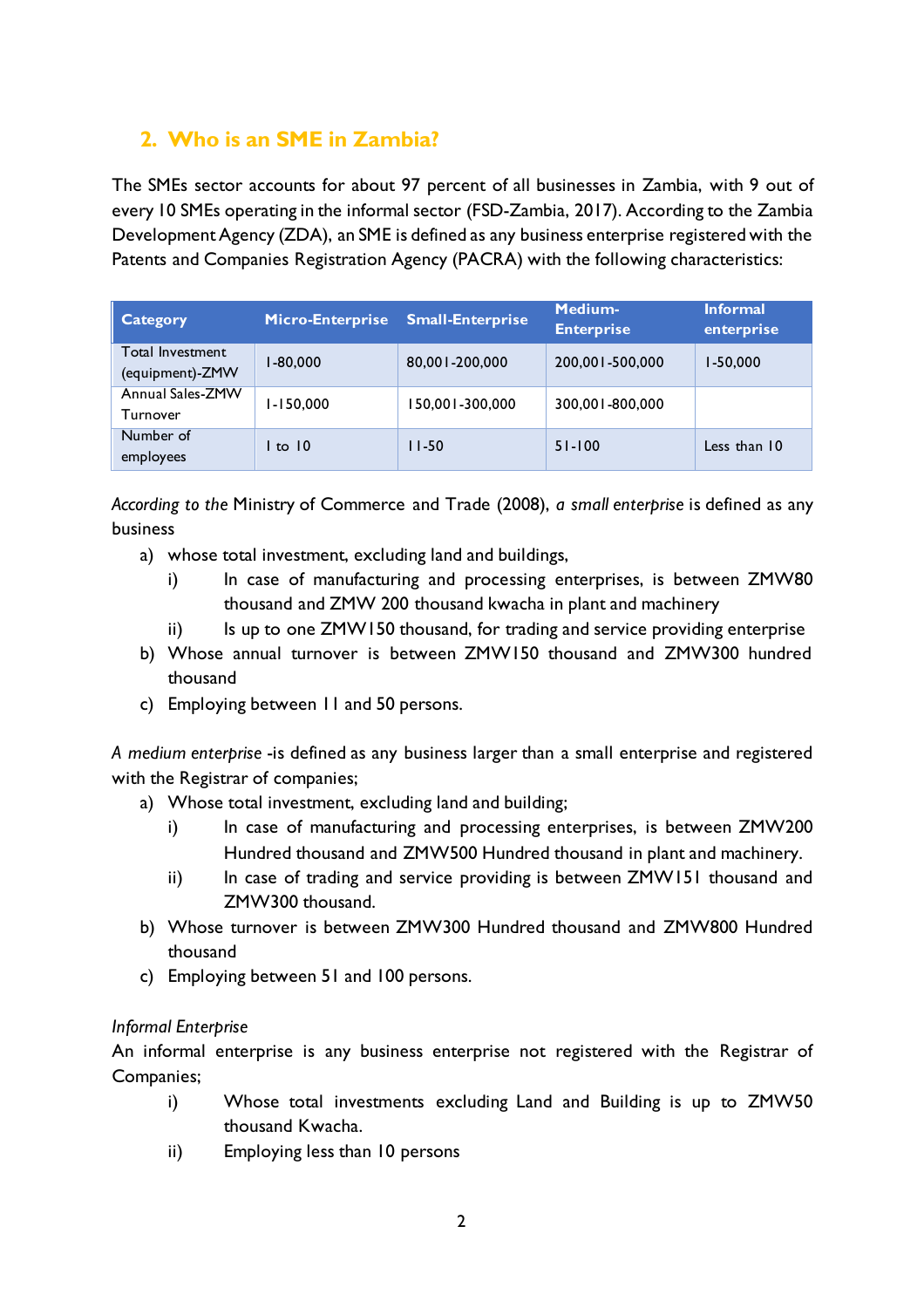## <span id="page-10-0"></span>**3. Approach**

An initial stakeholder meeting was conducted as a first step. Ten participants attended this inception meeting-One from Cotton Board of Zambia (CBZ), two from Musika, one from Financial Sector Deepening (FSD) Zambia, one from Zambia Agribusiness Trade Project (ZATP), one from Zambia Aquaculture Enterprise Development Project (ZAEDP) and four from Indaba Agricultural Policy Research Institute (IAPRI). Engagement with these stakeholders helped identify the different forms of financial services provided to SMEs and the potential challenges they faced. This was followed by in-depth interviews using a qualitative approach with identified women and youth-led SMEs to understand better the models they used to ease their financial situation. A total of 10 SMEs were interviewed, of which five were youth-led. A set of guiding questions (Appendix 1) was used with follow up questions based on the respondent's answers.

The SMEs that were interviewed were categorized based on their operations. Five of the SMEs interviewed were engaged in agro dealerships, 2 in aquaculture, 2 in livestock, and 1 in horticulture. Of the 10 interviewed SMEs, 8 were sole proprietors, and 2 were cooperatives. The employment level depended on the size of the business and business turnover. For example, those engaged in horticulture had a higher annual turnover (ZMW 2 million) and, on average, employed more than 25 workers.

<span id="page-10-1"></span>Finally, together with financial service providers and SMEs, a meeting was held to share qualitative research results, refine the tools, and develop the best-fit tools for managing financial constraints.

## **4. Best fit financial tools**

<span id="page-10-2"></span>This section presents a short narrative about each financial model, what opportunities exist, the potential challenges to implement it, and what conditions will enable the tool to address the financial difficulties.

### **4.1. Contract farming**

*About contract farming:* Contract farming is an arrangement that involves the production of the agricultural commodity based on an agreement between a pre-financier and a producer where the pre-financier supplies inputs on credit and guarantees a market for the produce, while the producer agrees to supply the commodity at the agreed quality and quantity. Contract farming is more prominent in high-value commodities such as cotton, soybeans, and sugar cane production in Zambia. Poultry production is another commodity taking center stage in contract farming. Box 1 gives an example of what is obtained in the cotton industry.

*Opportunities*: Contract farming can potentially address the financial challenges agro-based SMEs face in Zambia. This arrangement can assist in integrating SMEs into modern agricultural value chains, providing them with inputs, technical assistance, and an assured market. It also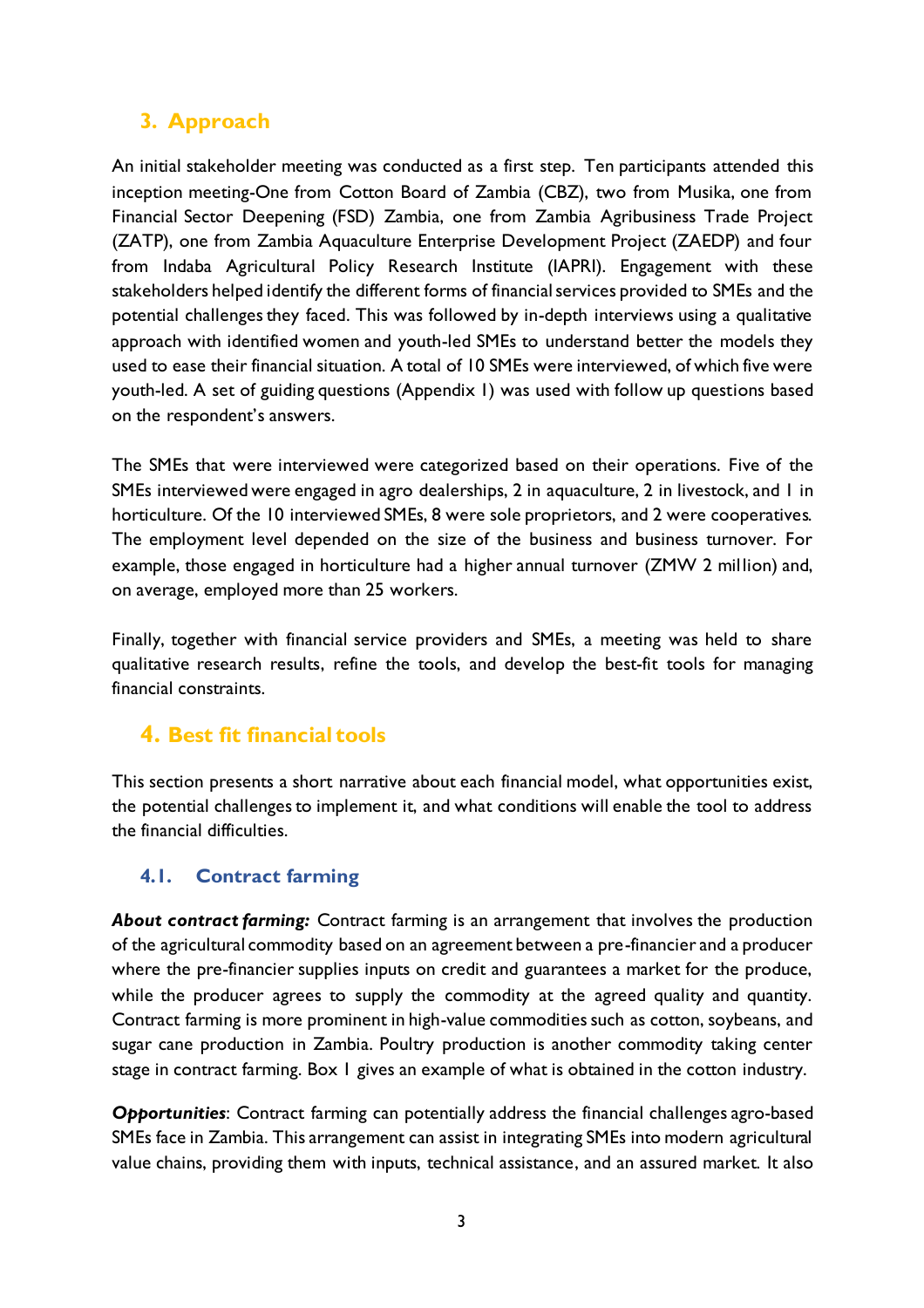helps to overcome market access constraints for both input and output (Ruml and Qaim, 2021). In addition, it can make agriculture remunerative since contracts are associated with credit facilities, and output prices are fixed in advance (Bourque, 2011). Contract farming appears to be the main road towards making agriculture more market-oriented, as it provides opportunities for shared risks between the farmer and the pre-financiers.

#### *Challenges associated with contract farming as a potential financial tool*

- a) Information asymmetry: One of the challenges associated with this model is the information asymmetry between the pre-financiers and producers, especially if the commodity they are dealing in is an exportable commodity. Usually, pre-financiers tend to be more knowledgeable about the market than the producers (See box 1). In addition, sometimes written contracts are not made available to farmers, and the agreements do not include the rights of farmers; instead only protect the rights of buyers, and farmers only have to oblige.
- b) Contracts are not honoured in full by pre-financiers and producers. For example, input distribution to producers is sometimes not adequate and of low quality or not delivered on time. The pre-financier alone determines the quality of the products, which may be manipulated to drive down the price and exploit the producer. All these happen because parties, especially the farmers, do not understand all the contract details, which leads to substantial mistrust. Also, farmers sometimes incur losses in contract farming in instances of early contract termination by the contractor when the farmer had made long term investments tied to contract arrangement.
- c) Ideally, in contract farming, prices are agreed in advance between the pre-financier and the producer. However, the contract between producers and pre-financiers, for example, in cotton farming, is not complete because the contract does not include the price.
- d) Side trading of the commodity by either the producer or pre-financiers is usually common when more than one pre-financier engages in contract farming with producers. This typically happens when weak regulations govern contract farming. In a study on contract farming in the cotton sector in Zambia and Zimbabwe, Kabwe et al. (2018) found side trading as a major challenge in contract farming arrangements. Changes in producer price, increasing competition between pre-financiers, and limited regulatory intervention drive side trading in contract farming.
- e) Due to asset endowment between men and women, the financial tool may not be inclusive enough for women because they are less endowed with assets, which can affect their full participation in contract farming. Women have limited direct involvement in contract farming, constrained by limited access to land and control over the allocation of labour and cash resources. In instances where there is land redistribution to accommodate contract farming, women are at risk of losing customary land and also excluded in favour of men. This was evident in Malawi where contract farming led to the exclusion of more women in favour of men because of the formalisation of the matrilineal customary land tenure system, which provided women with better tenure security (Adams et al., 2019). Therefore, already well to do farmers are the ones that benefit the most from contract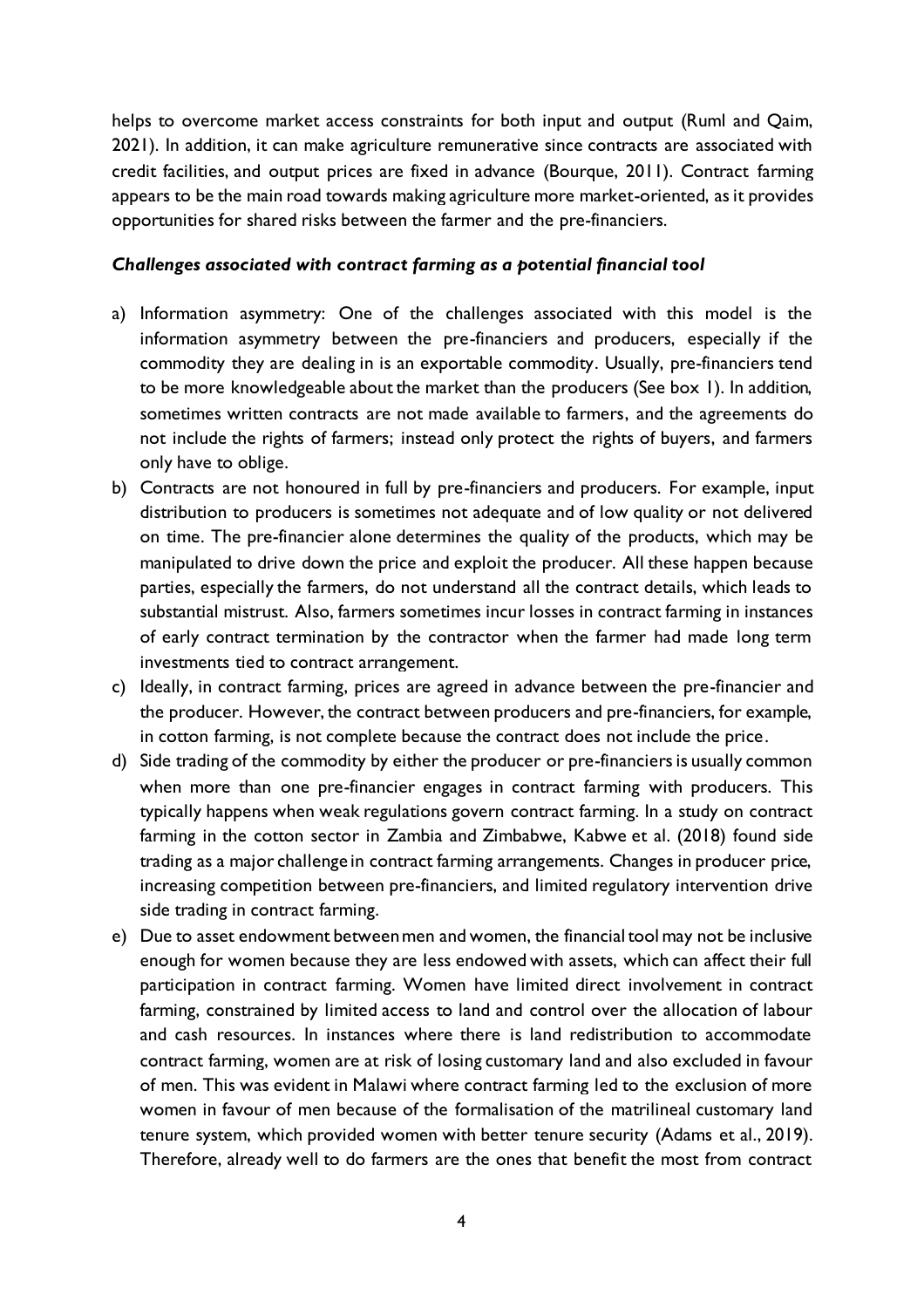farming. This was also evident in South Africa where smallholder farmers who were marginalized with limited access to assets remained excluded from contract farming (Freguin-Gresh et al., 2012).

#### **BOX 1. Example of contract farming -Cotton production in Zambia**

- Ginning companies use contract farming in the form of an out-grower scheme to engage farmers to grow cotton.
- Farmers get inputs (seed, and chemical) on credit that are paid for when selling seed cotton, which addresses the financial challenges that producers have.
- Almost all the farmers in the cotton sector are under contract farming and are attached to a particular ginning company.
- Though farmers get inputs on credit and the market is guaranteed, contract farming under the cotton industry has challenges and these are:
- During the 15 years of operations, the pre-planting price has not been offered in contract farming under cotton production. This was cited as a challenge because when farmers enter into a contract with ginning companies to grow cotton, there are supposed to know a pre-planting price to complete a contract which is one key of determining the profitability of the venture.
- Considering that the price for seed cotton is set based on the price prevailing at the international market, the sector must develop and use a price mechanism. However, the cotton sector has no price-setting mechanism. Without this, ginning companies are perceived to underprice the farmers' price for seed cotton. This has resulted in mistrust between ginning companies and farmers on price issues, leading to some farmers leaving the cotton sector to grow other competing crops such as soybeans or sunflower, among others or the remaining cotton farmers reducing the area under cotton.
- The majority of cotton farmers, mainly women and youth, work as individuals. Very few are represented by the Zambia National Farmers Union/Cotton Association of Zambia. Therefore, they lack that voice of representation.
- The extension services provided is not adequate. Usually, ginning companies just give the seed and chemical to their farmers and do not provide sufficient extension services on cotton production.
- **Though this tool can help address financial challenges, it is not a viable tool for new entrants if extension services are not provided.**

#### *Conditions that will enable contract farming work*

Finding solutions to the challenges identified above would enable contract farming to provide sustained financial solutions and create employment opportunities for the youth and women in Zambia. The following are key conditions identified.

- a) The market for the product should be available to ensure the profitability of the venture
- b) Creating price-setting mechanisms with agreed parameters is important to enhance trust and efficiency between the producers and pre-financiers. Moreover, by doing so, this approach will increase productivity and income for both parties apart from SMEs accessing finances.
- c) Strengthening producer associations is key in ensuring that producers participate in contract farming. For example, when producers are strengthened with market information, they can knowledgeably engage with pre-financiers on various issues e.g.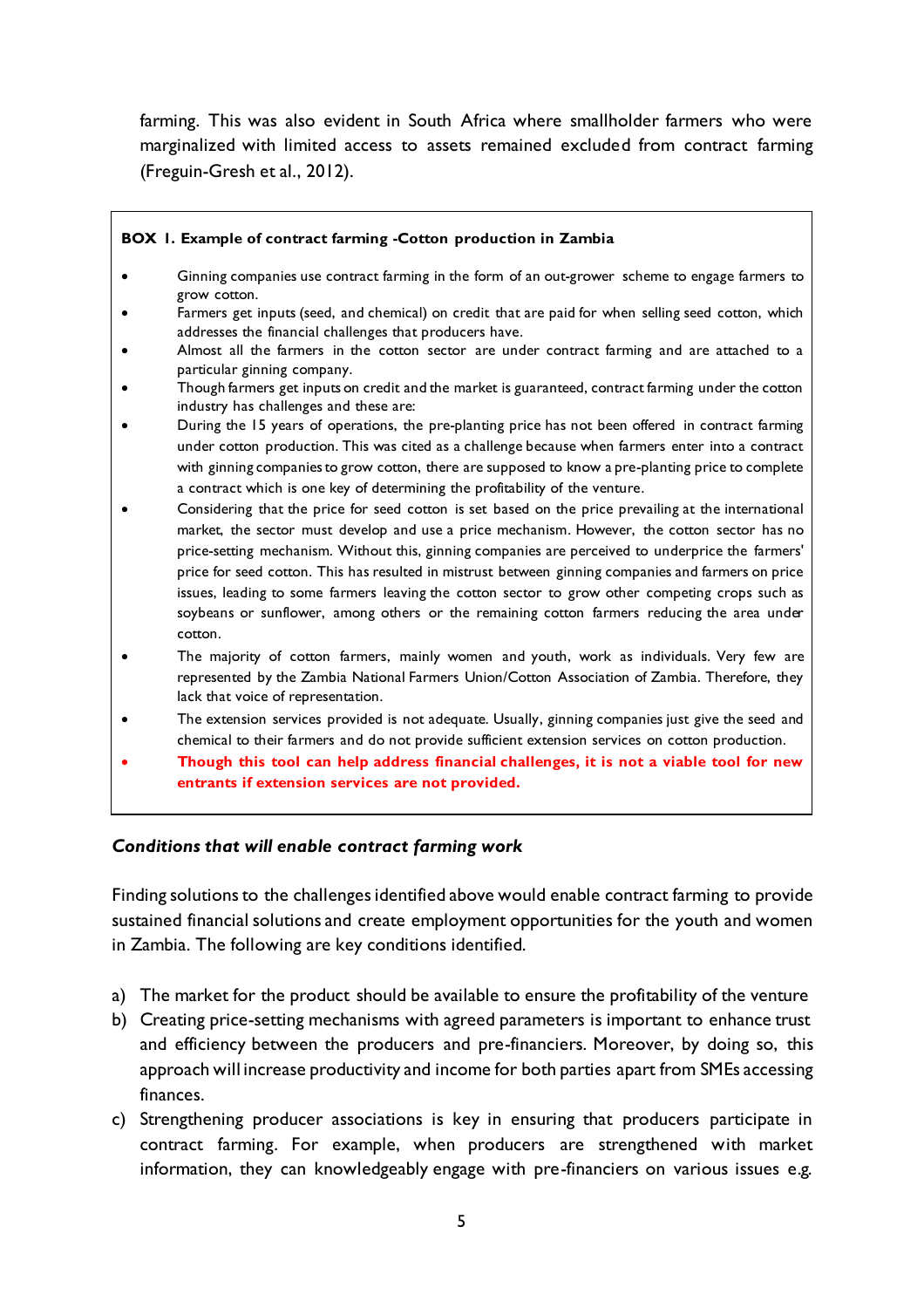productivity enhancement issues and price issues, which is likely to offer a win-win solution to all actors along the value chain.

- d) Tighten the regulations that govern the pre-financiers and producers to make sure all parties honour contracts to the fore. For example, in the cotton sector, if ginning companies are required to provide adequate, and quality inputs (seed and chemicals) and farmers are required to grow and supply seed cotton to the pre-financiers, both parties need to honour that contractual agreement.
- e) Contract duration should also be honoured if producers are to make meaningful long term investments.
- f) Setting up a well-defined and accessible dispute resolution mechanism that protects both the producer and the contractor interests. This is important because commercial arbitration and mediation centres establishments in many countries rarely offer rapid and cheap hands-on services directed to producers (Bourque, 2011).
- g) Providing technical support to the producers so that they can maximize the benefits obtained in participation in the contract farming. This is important because if not well managed, contract farming can lead to negative profits. In Ghana, for example, Ragasa et al. (2018) found that contract farming in maize led to negative profits because yield increases did not correspond to higher input requirements and the cost of capital under the schemes.
- h) Promoting gender equity in the implementation of this financial tool to enhance women and youth participation in contract farming. The most appropriate way to protect women's interests is to use the contract itself to solve some of the known obstacles hindering women participation. The first step requires women inclusion in contracts and then the legal framework provided by domestic legislation can be used to support contracts becoming a solution to these challenges. Better designed contracts can protect the interests of female farmers and help to enable equity when bargaining overall contract arrangements. This can be done by introducing innovative and creative terms or contractual mechanisms that promote women's inclusion deliberately

### <span id="page-13-0"></span>**4.2. Value chain financing**

*About value chain financing*: Value chain finance refers to supporting participants by tailoring services and products to one or more points in a value chain to reduce the risk and cost of financing and increase the efficiency of the value chain as a whole.

*Opportunities of value chain financing:* Value chain finance provides opportunities to increase financing for SMEs, consolidate linkages among value chain participants, and improve efficiency and finance repayments. It can advance the quality and efficiency of financing SMEs by (i) identifying the financing required to boost the chain in which SMEs are engaged; (ii) designing the financing required to suit the specific needs of value chain actors; (iii) Using direct discounting of loan payments at the time of product sale to reduce the financial transaction costs; and (iv) mitigating risks to the value chain and its partners by using value chain linkages and knowledge (Soundarrajan and Vivek, 2015). Apart from providing financial resources to the SMEs, value chain financing can increase the profits of SMEs' profits and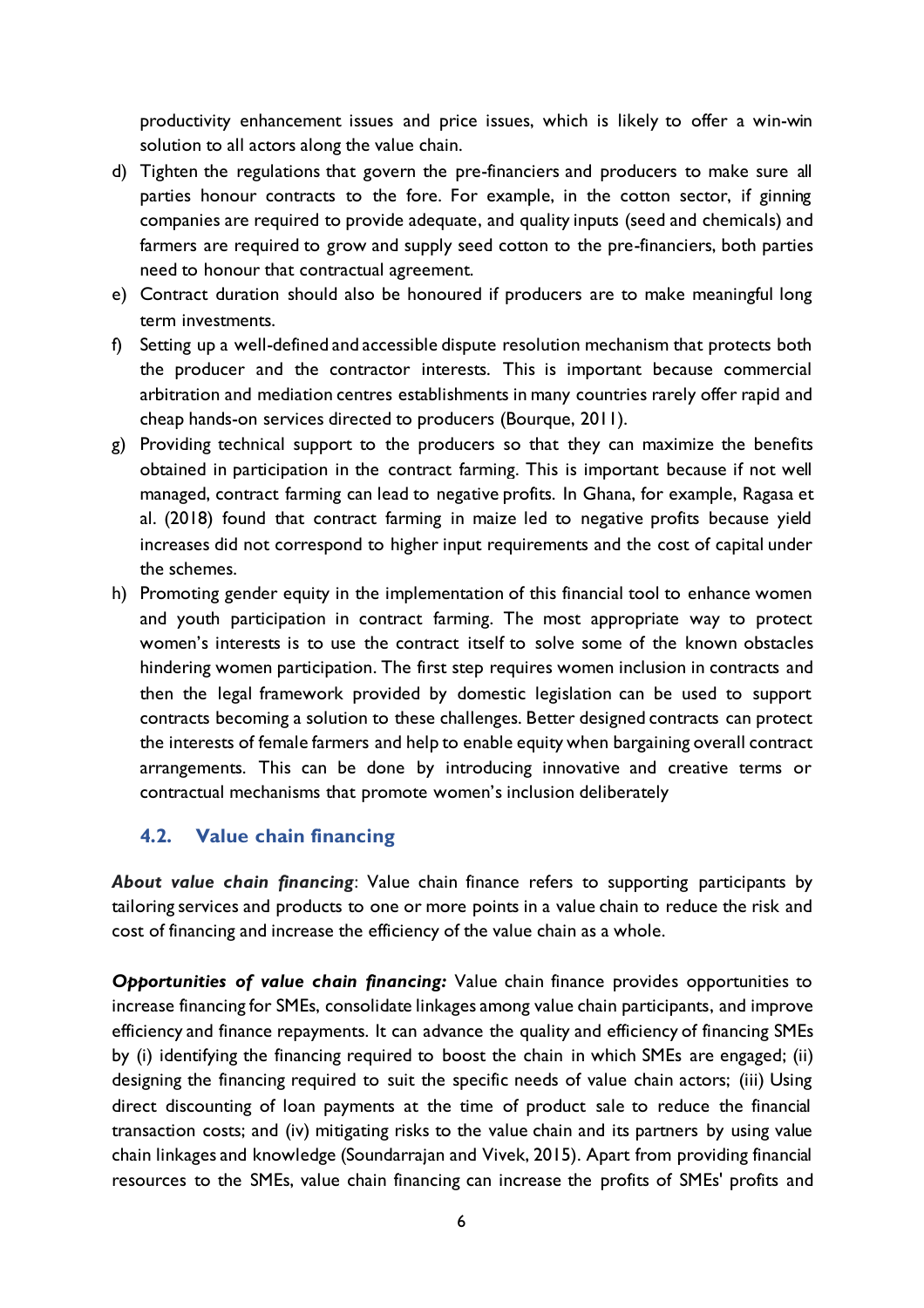increase the number of clients for the financial services providers. Furthermore, value chain financing enhances financial flows through various links as well as in-house insurance to mitigate risks and uncertainty (Fakudze and Machethe, 2015).

#### *Challenges associated with value chain financing as a potential financial tool*

- a) Start-ups SMEs using this form of finance tend to be challenging because businesses at this stage are not well established and are not aware of the market they are entering. This brings more challenges because value chain financing depends on the value chain structure of a business being well established and having enough knowledge about that particular market. This tends to be lacking among new entrants. An example of how value chain financing can be inefficient is in the case of aquaculture fish farming start-ups. The fingerling stage of fish farming is very crucial in order to have quality fish production. If a start-up were unaware of the need for fish farming, this would affect the production line of how the fish is produced and thus makes it difficult for the use of value chain financing.
- b) Inadequate policies and procedures in terms of the smallholder farmers' credit vetting have constrained value chain financing in Zambia.
- c) Another challenge includes the high interest rates charged by commercial banks, making value chain financing tools not attractive to SMEs.

#### **Box 2. Example of value chain financing-Zambia Aquaculture Enterprise Development Project (ZAEDP)**

The ZAEDP is a project under the Ministry of Fisheries and Livestock funded by AfDB. It aims to stimulate a viable aquaculture sub-sector in Zambia to promote economic diversification, food security, and sustainable employment generation. The project provides loans to players along the value chain. The project is in all 10 provinces. Loans are given at 12 percent interest rate per annum with a maximum of 4 years repayment period.

The ZAEDP has two financing models.

- Microfinance: This model does not require one to have collateral which one of a key challenge faced by players along the value chain.
- Open finance: This financing option is open to anyone doing business in the aquaculture value chain. One has to prepare a business plan and the loan has to be backed by collateral.

This financing mechanism faced the following challenges f

- Many applicants could not develop business plans as such ZAEDP created a template for a business plan which prospective SMEs could use to apply for the loan.
- In some cases, cooperatives that wanted financing had some members who wanted to be free riders. However, once the free riders were identified, they did not benefit from the loan.
- Because the money is disbursed at once to all beneficiaries, the demand for inputs such as fingerlings was high, which created a shortage. This was resolved by disbursing money to beneficiaries at different times to lower shortages of fingerlings on the market
- When disbursing the loan money, ZAEDP does not pay the beneficiary the money but pays the suppliers for the needed inputs for fear that beneficiaries would use the funds for other activities instead of using its intended purpose. The project does not give cash for procuring materials. Pay directly to the suppliers of materials. The cash they pay to the SMEs is just for operations.
- Because it takes long to assess and approve the application, the cost of inputs especially went up, reducing the loan value in real terms. The high inputs cost was meant by farmers adding their own funds or even varying the loan.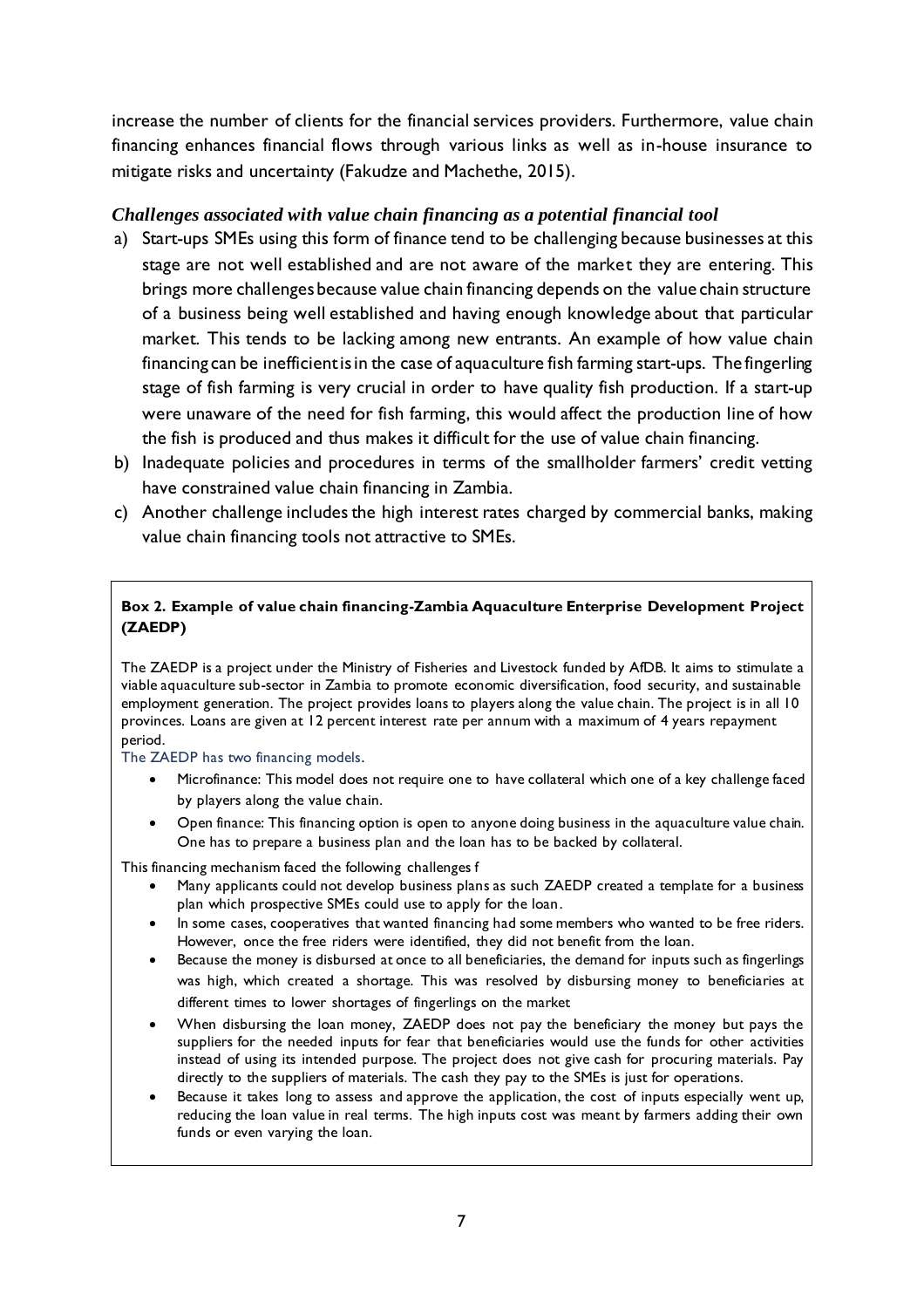#### *Conditions that will enable value chain financing work*

- a) For this financial tool to work, key stakeholders along the value chain should be identified (value chain mapping) and identify the gaps where financial resources should be directed.
- b) At this stage, the financial tool should be targeted towards viable established SMEs rather than a primary option for start-ups. New entrants can only benefit if they are well organized into cooperatives and carried along the value chain for sustainable agricultural transformation. However, new entrants can be supported through this financial tool provided that they have access to complementary services such as capacity building and extension services.
- c) The government should provide necessary support services to attract more investments along the value chain by creating an enabling policy and regulatory environment. The policies and regulations will lower the transaction costs and in turn, facilitate the smooth flow of finances along the value chain as well as promote value addition.
- <span id="page-15-0"></span>d) Women and youths should be equipped with necessary skills if they are venturing into a new value chain

### **4.3. Credit guarantee**

*About value credit guarantee:* Credit guarantee schemes entail sharing of the risk of loan default between the financier and a guarantee fund that is usually funded by donors or governments. Credit guarantee schemes provide collateral in form of compensation for uncertain loan repayments. The guarantee ratio varies though the ratio is 80-20 with the guaranteeing agency taking up 80% (Samujh and Twiname, and Reutemann 2012). In uppermiddle income countries, this is usually 65%, and it is 66% for low-income countries. The best practice is to cover the principle amount, and this is expected to offer enough incentive for banks to monitor their clients (see Varangis and Mazen 2017).

#### *Challenges associated with credit guarantee as a potential financial tool*

- Lack of awareness amongst SMEs about credit guarantee schemes being available and some women and youth SMEs are a sceptical about the tool due to the lack of information.
- SMEs who are dependent on private entity guarantors finds it difficult to use this tool in the event that the private organisation is no longer able to act as guarantor.
- Credit guarantee schemes are also confronted with some institutional complexities such as excessive interest rates, outrageous collateral obligation from financial institutions and strenuous eligibility benchmarks for beneficiaries
- Lack of strong Cooperation and risk-sharing between credit guarantee schemes and the engaged banks, including ineffective credit assessments that could increase administrative costs and bring risks to the scheme;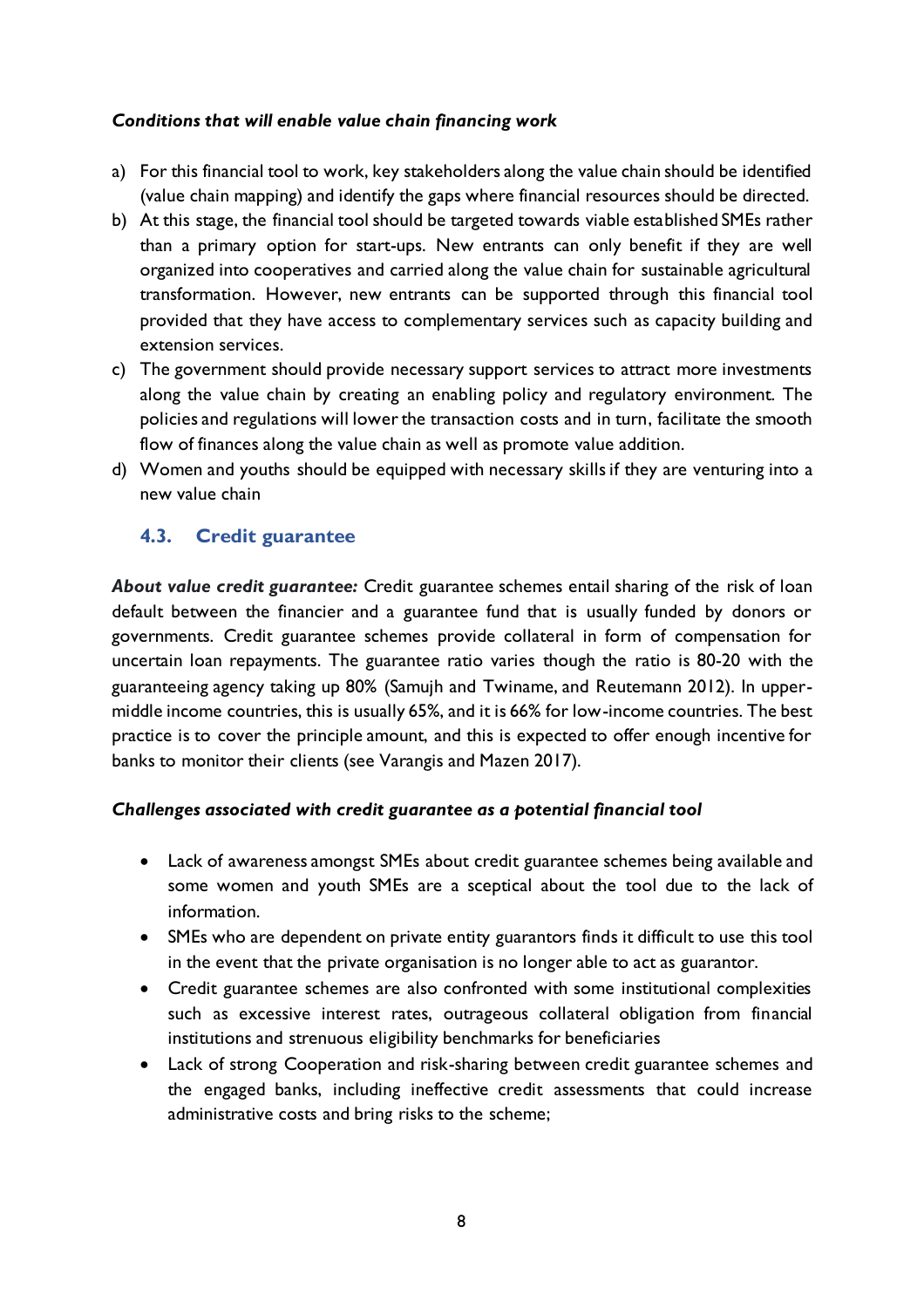- Strict conditions and requirements for SMEs wanting to acquire a guaranteed loan. The conditions to hedging guarantee risks are almost the same as those of commercial banks, and are not tailored to suit the SMEs
- Improper fee calculation and coverage ratios are employed which creates problems in determining the magnitude of risk for both banks and SMEs
- Sophisticated procedure for credit guarantee schemes to implement guarantee commitments and this makes it difficult to conduct the guarantee process.
- How claims will be processed is an important consideration when designing a credit guarantee scheme. Time-consuming and costly claim procedures can decrease the transparency and credibility of the scheme and might discourage lenders from participating

#### **BOX 3. Example of credit guarantee scheme-Musika**

Musika has been implementing a program called Agri-business Accelerate Initiative to address the issues of financial constraints faced by Small and Medium Scale Enterprises (SMEs). This program is in form of credit guarantee scheme. The objectives of this program is

- a) To increase commercial partnership between SMEs and Agri-business firms and other players in the sector.
- b) Develop business cases for long term financial sustainability capacity building facilities for these SMEs.
- Musika enlisted SMEs in the country that were willing to be a part of initiative.
- Using business consultants, Musiks trained 531 SMEs from 2018 to date 2021 on issues of governance systems and also record keeping. The main thrust for this training was to improve the SMEs governance systems and record keeping arrangements as those are some of performance indicators financial institutions and corporate business look for when they want to get credit facilities or business deals respectively. According to Musika, 40 percent of these SMEs trained have so far been linked to corporate firms dealing in inputs or outputs and made business deals. While 26 percent got commercial loans through such linkages.
- In order to ensure sustainability, Musika recruited Small Medium Managers stationed in different regions in order to continue monitoring these SMEs.

#### **Conditions that will enable this financing mechanism work**:

- SMEs should be able to provide accounting information about their business to reduce the information asymmetry. Capacity building in governance is key.
- Graduating SMES from depending on private entities to be guarantors for SMES (this is the case of Musika where their scheme allows for them to act as a guarantor for its agro-based businesses). A possible solution would be for example in the case of Musika that has categorised SMEs in terms of tiers according to their capabilities, implementing a graduation programme based on their current categorised list of SMES that would prepare them to no longer rely on them as a guarantor is key.
- Agricultural credit guarantee schemes require a clear policy to avoid sudden capital loss in case of catastrophic events that could significantly destroy the quality of the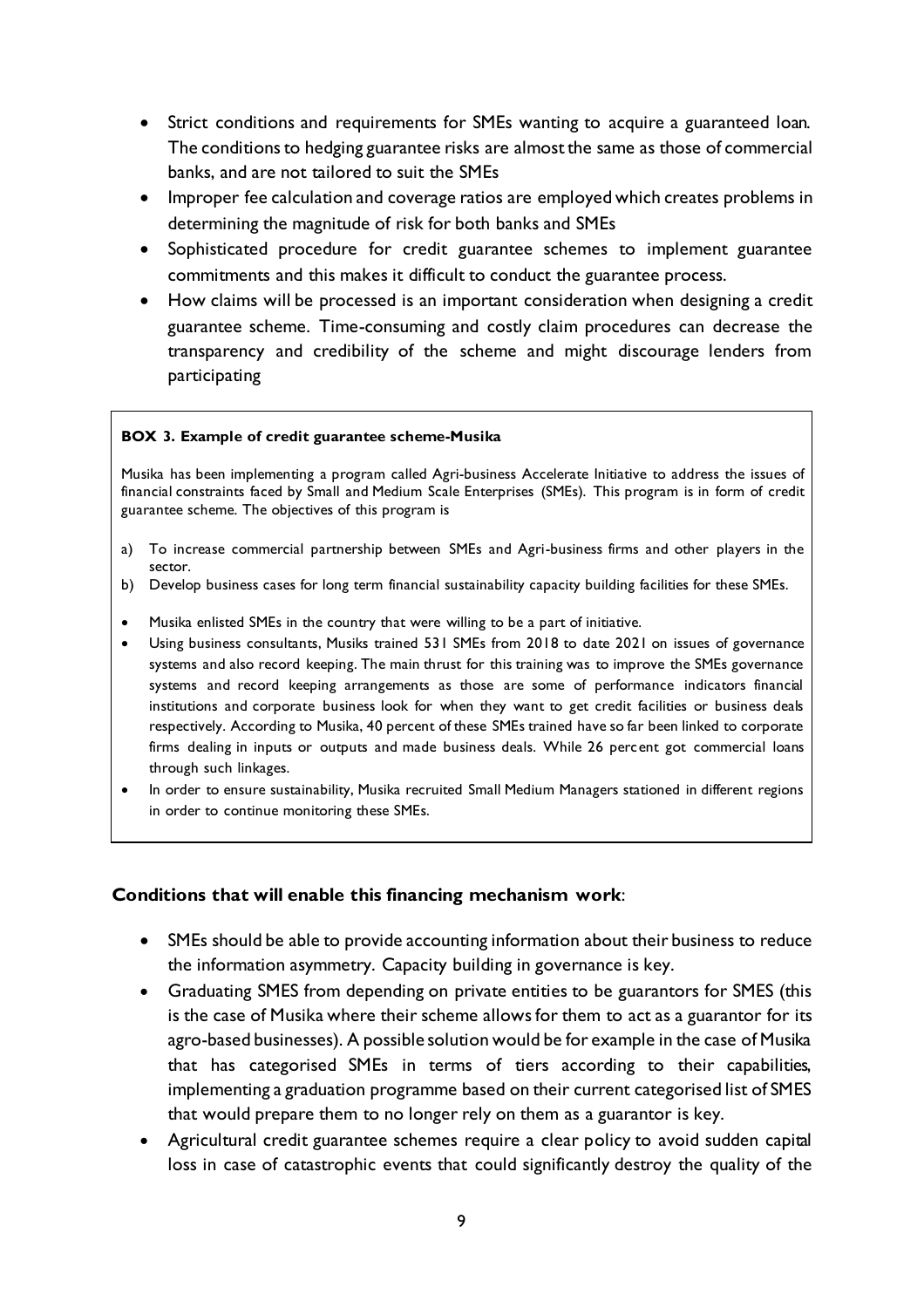whole guarantee portfolio. These sudden catastrophes include droughts, floods, diseases, pests and occasional market-wide events. The rationale of the policy is to prevent sudden claim increases which could put the credit guarantee scheme under unnecessary pressure. Another solution to cushion such catastrophes is to provide incentives to link guarantees with insurance.

<span id="page-17-0"></span> Credit guarantees must work with a selected number of financial institution partners with defined and strategic interests in the agriculture sector. this guarantees high and continuous participation in credit guarantee schemes and also helps to accumulate expertise by financial institutions over time, which would lead to the expansion of agriculture lending without guarantees.

### **4.4. Venture capitalism**

**About venture capitalism:** Venture capitalism is when a private equity investor provides capital to firms with high growth potential in exchange for an equity stake(Godasu and M, 2019). Venture capitalism includes funding to start-up ventures or offering support to small firms that desire to expand but are financially handicapped. Typically, Venture Capitalists seek firms with a strong management team, a large potential market and a unique product or service with a strong competitive advantage. It also looks for opportunities in industries that they have knowledge and the chance to own a large percentage of the firm to influence its direction.

**Opportunities:** SMEs are able to access financing that would have not been possible through bank loans or other methods. This is more beneficial to start-ups with limited operating history and high upfront cost. Another opportunity that this financing mechanism offers is expertise that investor provides and industry connections. Since venture capitalists are well connected in the business community, new business entrants can tap into their connections for tremendous benefits.

#### *Challenges associated with venture capitalism as a potential financial tool*

- Although venture capitalism is great way for SMES to access finance, the current state and pool of SMES is not ready to take on the contractual obligations that come with using venture capitalists.
- The method of accessing finance usually involves investors who would like a stake of equity of a business and as well as an investment strategy that would allow for them to have a return investment within a stated period and an exit strategy.
- Lack of industry policies and regulatory frameworks to safeguard business transactions.
- Limited research support for the venture capital sector, including poor record-keeping by SMEs.
- Limited reliable industry data to evaluate the investments made.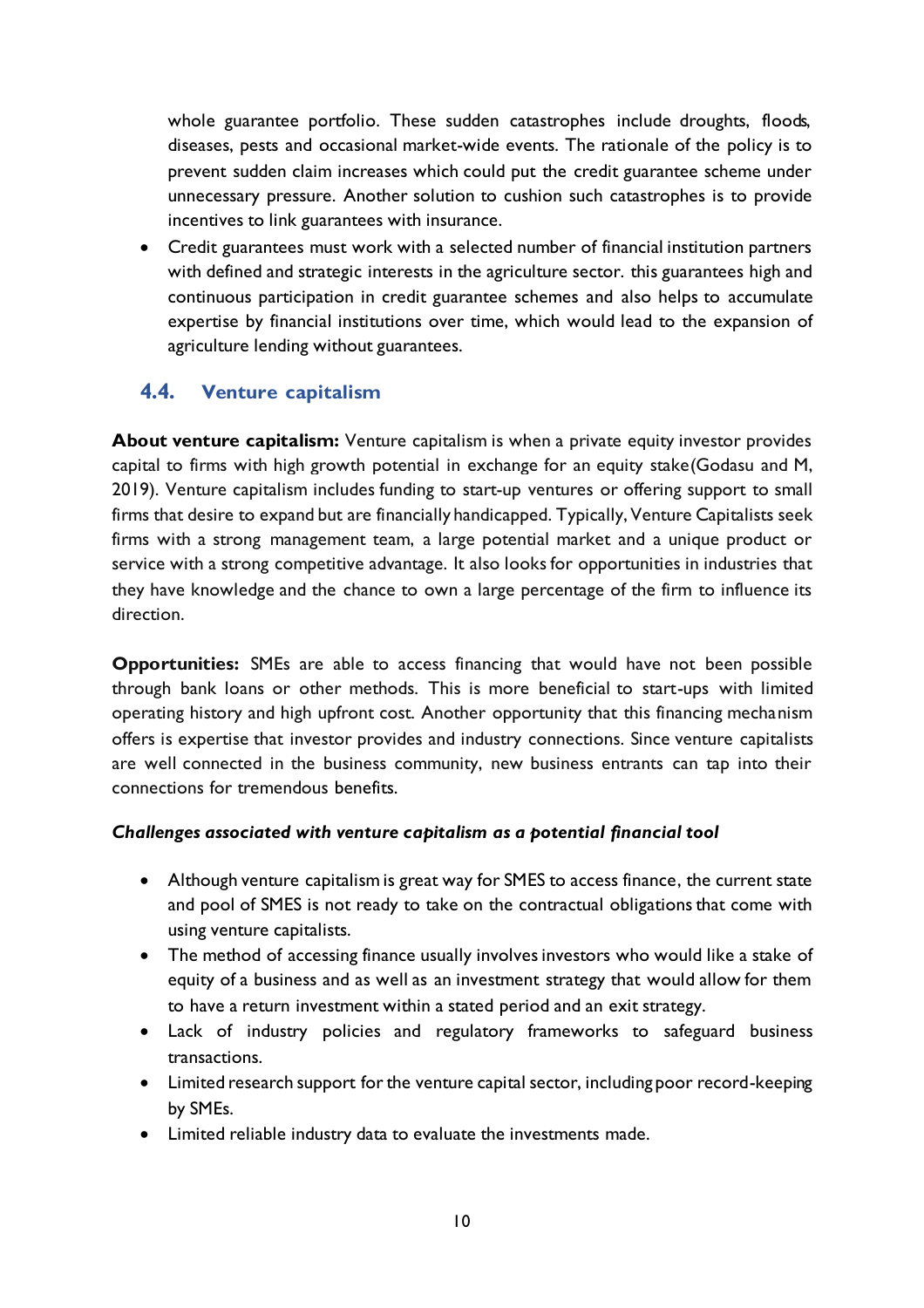#### **Conditions that will enable venture capitalism financing mechanism work**

- Creating a competitive environment to attract venture capitalists. The public sector should strengthen the microeconomic environment to make it more accommodative and to further create a competitive environment for the venture capitalists. This will in turn attract a lot of foreign direct inflows into the industry, and create more exit avenues in strategic buyers (Agyeman, 2010). To solidify this, the government must design a clear cut policy and regulatory framework that benefits both the private and public sectors.
- <span id="page-18-0"></span> There is a need for legal structures to help identify, assess, and mitigate risks associated with Venture capital business. This will help address the information gaps and improve information through proper accounting and auditing of firms. Further, a comprehensive problem-solving competency among business leaders is required to enhance their capability to adequately deal with risks facing their businesses

#### **4.5. Grant matching**

**About grant matching**: A matching grant is "a one-off, non-reimbursable transfer to project beneficiaries, for a specific purpose, based on the condition that the recipient makes a contribution for the same purpose." These grants can be used for a variety of activities, including technical assistance, investment in assets, or financing of working capital (Sberro-Kessler, 2019; IFAD, 2012). They may or may not be provided together with other financial services, such as loans, or linked to them. As one-off transfers, matching grants differ from permanent public transfers, such as subsidies for inputs and services (e.g. fertilizer or interest rate subsidies) or safety nets (e.g. cash transfers, food for work).

Within community-driven development projects, matching grants are typically used to finance social and economic infrastructure, productive assets and income-generating and livelihooddiversification activities by groups, and sometimes by individuals. Within rural and agricultural business development projects, they are used to develop agricultural value chains, promote innovation and technology, enhance access to extension and support services, and support farm diversification (IFAD, 2012).

**Opportunities:** One key opportunity of matching grants is that they are essentially free money as the beneficiaries do not need to repay back. This makes them appealing even for SMEs who are have no collateral. Where the intended beneficiaries operate under severe constraints (e.g., insufficient equity) or where the innovations have higher risks or unpredictable profits, matching grants can compensate for the lack of suitable term and investment finance and stimulate investment and business activity. Thus, matching grants can boost the economic activities of SMEs by relaxing their credit or risk constraints. Some grants offer hefty amounts of money, depending on the applicant's idea. Well-designed matching grants may help draw private investments and investors into growing or underserved markets by addressing specific barriers to market entry for certain targeted SMEs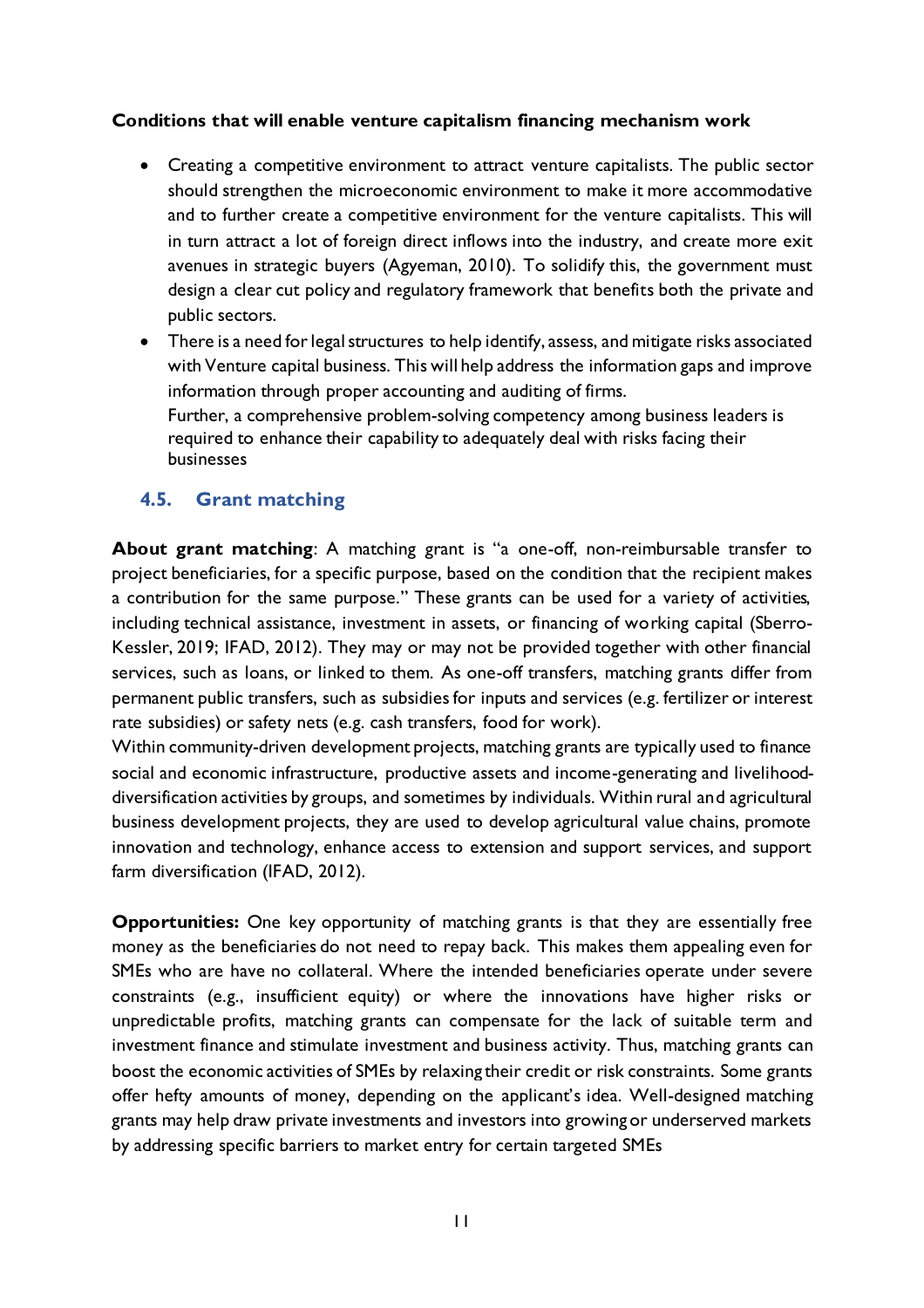#### **Box 4. Matching Grant Financing Model -Zambia Agribusiness Trade Project (ZATP)**

ZATP is the World Bank funded project. The Project is meant to create market linkages in agribusiness and promote firm growth. The Project is under the Ministry of Commence Trade and Industry. There are two institutional models used under the ZATP.

Productive Alliance in Zambia Model

- The Productive Alliance in Zambia model targets farmers that are well organized in groups. These could be in farmers associations, cooperatives and are legally registered to do business in Zambia. The approach used is that farmers through these groups are linked to markets using a commercial agreement. The beneficiary farmers and the group of buyers are brought together to agree on conditions of that relationships such as volumes to supply, on what price, quality standards and the consistency of supply. Basically the Project is marketed oriented and focus on the market and actively engage the private sector and also improve the capacity of the producers. The support offered to the beneficiary groups (producers) is by building capacity in terms of business development so that they understand how they should operate their cooperatives/associations as businesses.
- Then the Project has a financing tool which is a Matching Grant Financing where the beneficiary contributes about 30% and the Project contributes about 70% to come up with the sub project. The project can offer up to a value of US\$3000 per household in the association/cooperative. The size of the grant will depend on the needs of that association and also the capacity to match the grant. The ratio that is used is 70:30. The project contributes 70 percent towards the sub project while the association contributes 30 percent towards the project. On the other hand if an association or a cooperative has assets, it can still include that as match. But with this arrangements, things change, the value of assets should cover 15 percent of the contribution and the other 15 percent should be in monetary terms.
- The Productive Alliance in Zambia model has a total of 93 beneficiaries and about 55 have access to credit. Most are in dairy sector and have applied for a grant to buy more animals in order to produce more milk, cooperatives in aquaculture sector that want to increase volume to supply on the market, cooperatives that are processing groundnuts into peanut butter and also that that producing vegetables, packaging and selling to off-takers.

#### Market Connect model

- This focuses on the Small and Medium Enterprises which could be a sole proprietor business, partnership or family owned business. The business should have a potential to grow and also support a group of producers. For example, an aggregator whose role is aggregating produce from producers and sell to the other agribusiness (off-takers) or processors, buying from producers and then process and sell to the off-takers.
- The support the project given is in terms of technical assistance and business development services to SMEs identified.
- The SMEs are categorized into two tiers. Tiers 1 consists of SMEs that have all the requirements (eg governance systems and record keepings are in place) and these are about 70 SMEs. While SMEs in tier 2 are those that are still struggling with meeting the requirements to access these grants. And these are around 200 SMEs. The projects works on technical assistance to ensure that these SMEs in Tier 2 get to Tier 1.
- The Project also offers some finances through matching grant arrangements. The Project can give a maximum of US\$100,000 for SMEs that are ready to take on opportunities on the market.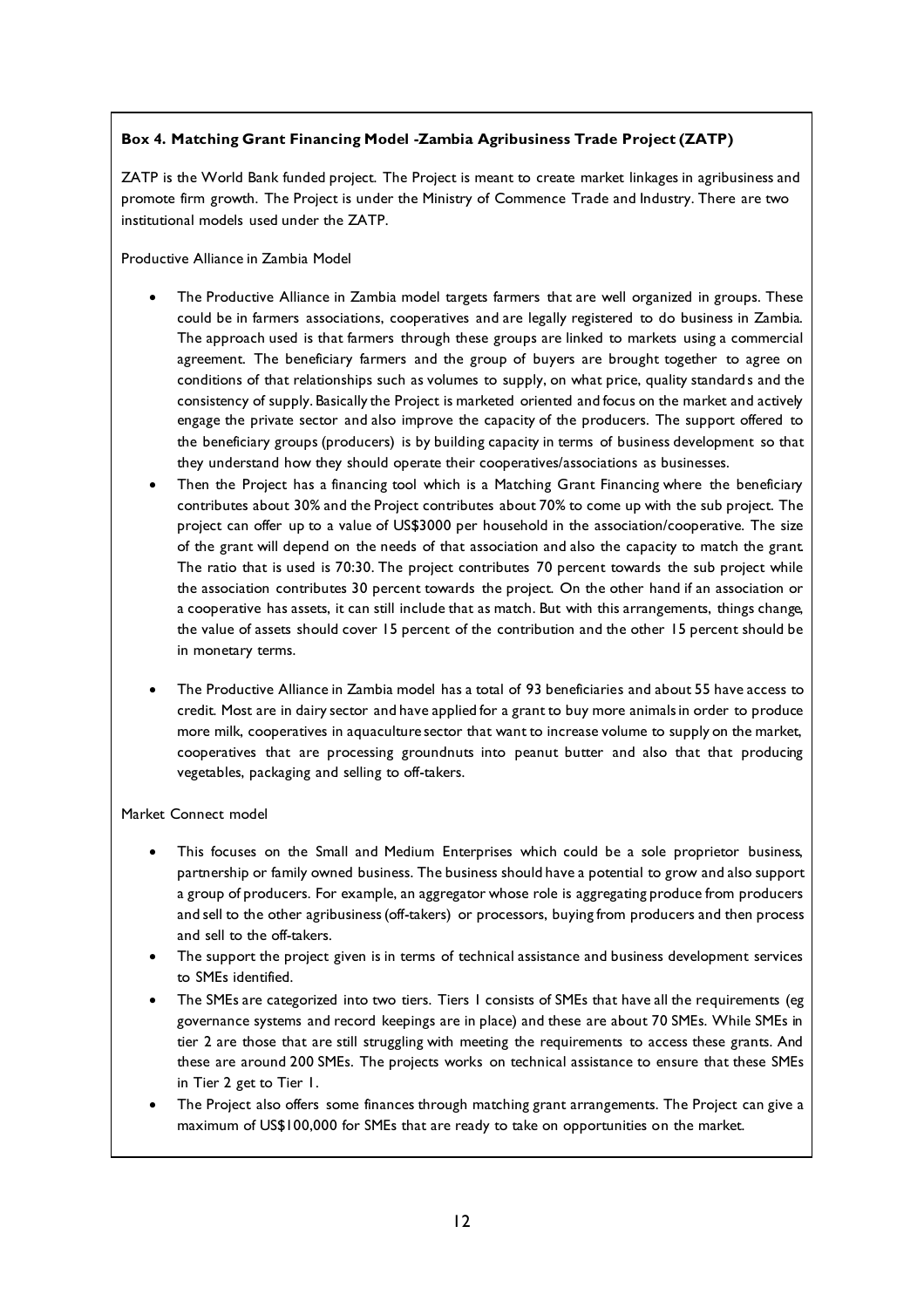### **Challenges associated with grant matching as a potential financial tool**

- It time consuming as a lot of paperwork is involved. The proposal should be convincing if the SMEs has to get the grant.
- Tough competition as there are many SMEs who would want to benefit free funds. This may result in the elite capture problem and leave out well deserving SMEs
- Limited flexibility in how funds are to be used once the grant is offered despite grants being free money. SMEs must be very specific about how they use the money when applying for a grant and once they get the grant they have to follow that plan.

#### **Conditions that will enable grant matching financing mechanism work**

- It is important to target people that are already interested in using matching grants as a form of financing and the success of this tool can drive others to use this tool as well.
- Capacity building would be very useful especially for SMEs venturing in value chains for the first time
- Given that grants require proposal writing, simplified proposal templates can easy the process of application especially among the least educated SMEs.
- Group members should have a common goal if they have to successfully get the grant
- <span id="page-20-0"></span> SMEs should have an upfront contribution thus not suitable for SMEs that totally financial constrained

### **4.6. Crowd funding**

**About crowd funding**: Crowd funding is a way of raising money to finance projects and business ideas when an SME does not have sufficient resources to kick start the business. The SME sells the business idea through a business plan for people to contribute funds towards the implementation of the business idea. The logic behind this financing mechanism is to work with what you have first and then source for more funds or resources. Any person who invest in this idea is paid back a percentage share of their investment. The sources of funds could be within the communities, churches, or women groups or through advertisement on online platforms.

#### **Box 5. Crowd funding a case of YouFarms**

YouFarm is a private Zimbabwean company that provides alternate funding for farmers through the YouFarm Crowd Farming Platform. This Platform allows people to become a part of the agriculture value chain by letting them invest in agricultural value chains and then share the profits with the farmers once produce sold. Through this mechanism, YouFarm provides funding for small holder farmers and commercial farmers who fail to access finance from traditional commercial lenders for various reasons. In order to mitigate against the risks associated with agriculture, and maximize yields, YouFarm provides farmers with training, agronomists and access to technology. The YouFarm Crowd Farming Platform allows people to invest in multiple crops from anywhere in the world. You can become a farmer without owning any land.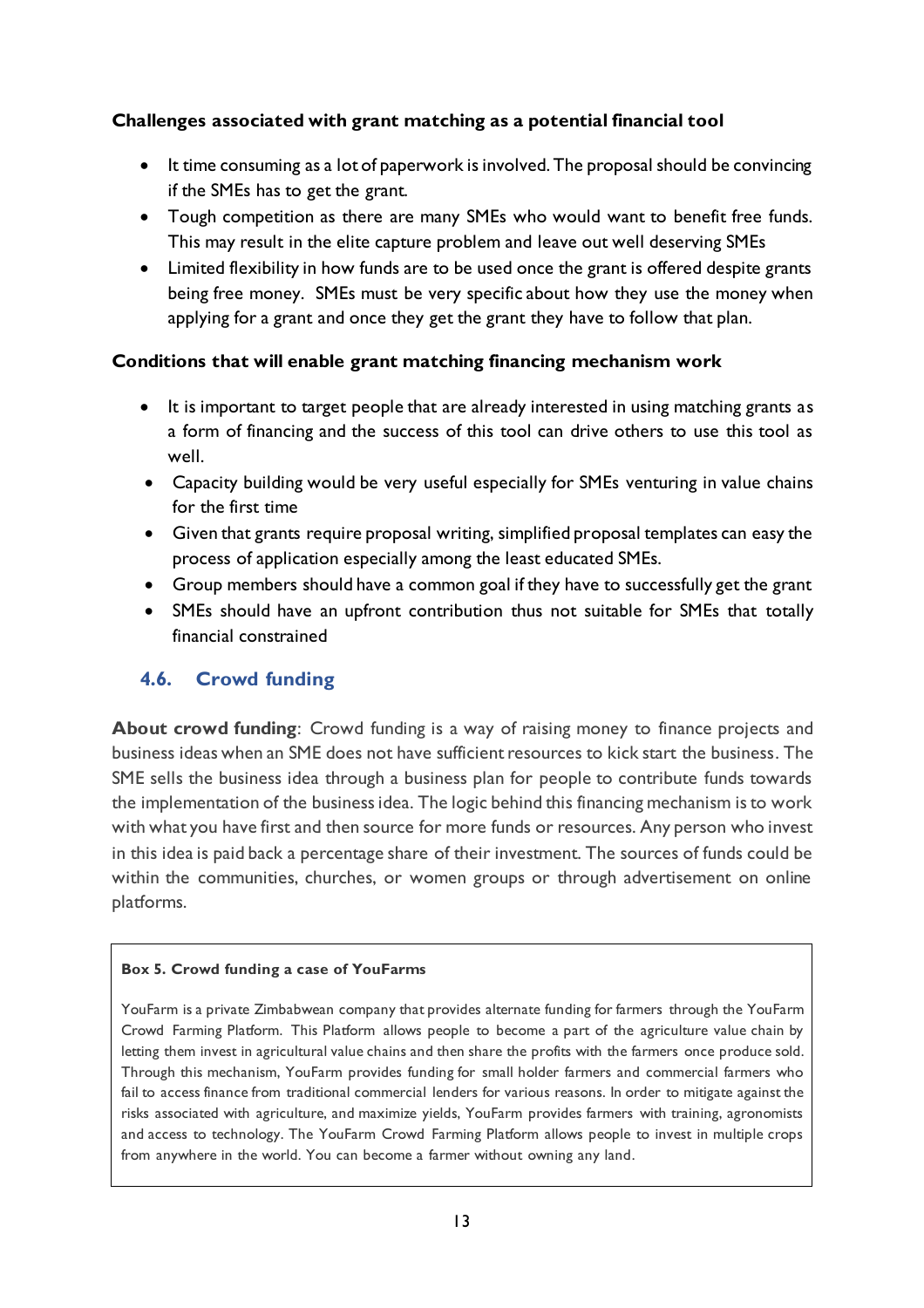**Opportunities**: this is the fastest way to raise the finances with no upfront fees. It is an option of financing if the SMEs struggle to get bank loans or traditional funding. It is not always that resources will be in monetary terms but even physical assets can be sourced. For example, if an SME wants to venture in poultry production, invested can also contribute say feeders and drinkers. But these should be valued. Also sharing the idea can get you feedback and expert guidance on how to improve the idea.

#### **Challenges associated with crowd funding as a potential financial tool**

- Currently, there is no legal framework in Zambia to guide the operation of this financing mechanism.
- Low financial literacy levels among SMEs to take advantage this option
- The limited market space to advertise the business ideas
- Dealing with losses

#### **Conditions that will enable crowd funding mechanism work**

- Having the legal framework in place
- Building platforms where SMEs can advertise their ideas. This is not necessarily online platforms but different networks that even illiterate SMEs can take advantage
- Insuring the business so that insurance takes care of the loss except it reduces the return on investment.
- Profits should not be paid in case of losses so that the principal amount can be reinvested
- <span id="page-21-0"></span> Need to conducted a due diligence: Some investors are not always in for profit making, rather for raising the wellbeing of SMEs/farmers
- This will work for SMEs who are innovative and are financially literate

## **4.7. Warehouse receipt**

**About warehouse receipt**: The warehouse receipt system has been active in Zambia since 2007 and ZAMACE is mandated by law to implement it. Warehouse receipt system allows individuals to manage credit risks. For example, a farmer has a commodity (maize), but the recurring price is low. The farmers may want to hold on to maize yet he has immediate financial obligations. To easy his financial constraints, the farmer deposits his maize and pays handling fees. Farmer gets a receipt after the deposit, which he takes to the bank and gets a 70 per cent of the current price of the commodity delivered. This amount is subject to 1.5 per cent interest. Currently, only First National Bank (FNB) is accepting such receipts as collateral. Once the commodity is sold at a future higher price, the farmer is paid his money after interest deductions.

**Opportunities**: SMEs can access finance through the deposit as the receipt acts as collateral for a loan. Warehouse receipt system works like a savings account as SMEs can sell part of their harvest and deposit the balance for a better future price. It is private led, thus it is sustainable. This financing mechanism bean a collateral based, an individual only gets a percentage of his deposit, hence it reduces the risk of over borrowing beyond the future value of the deposited commodity.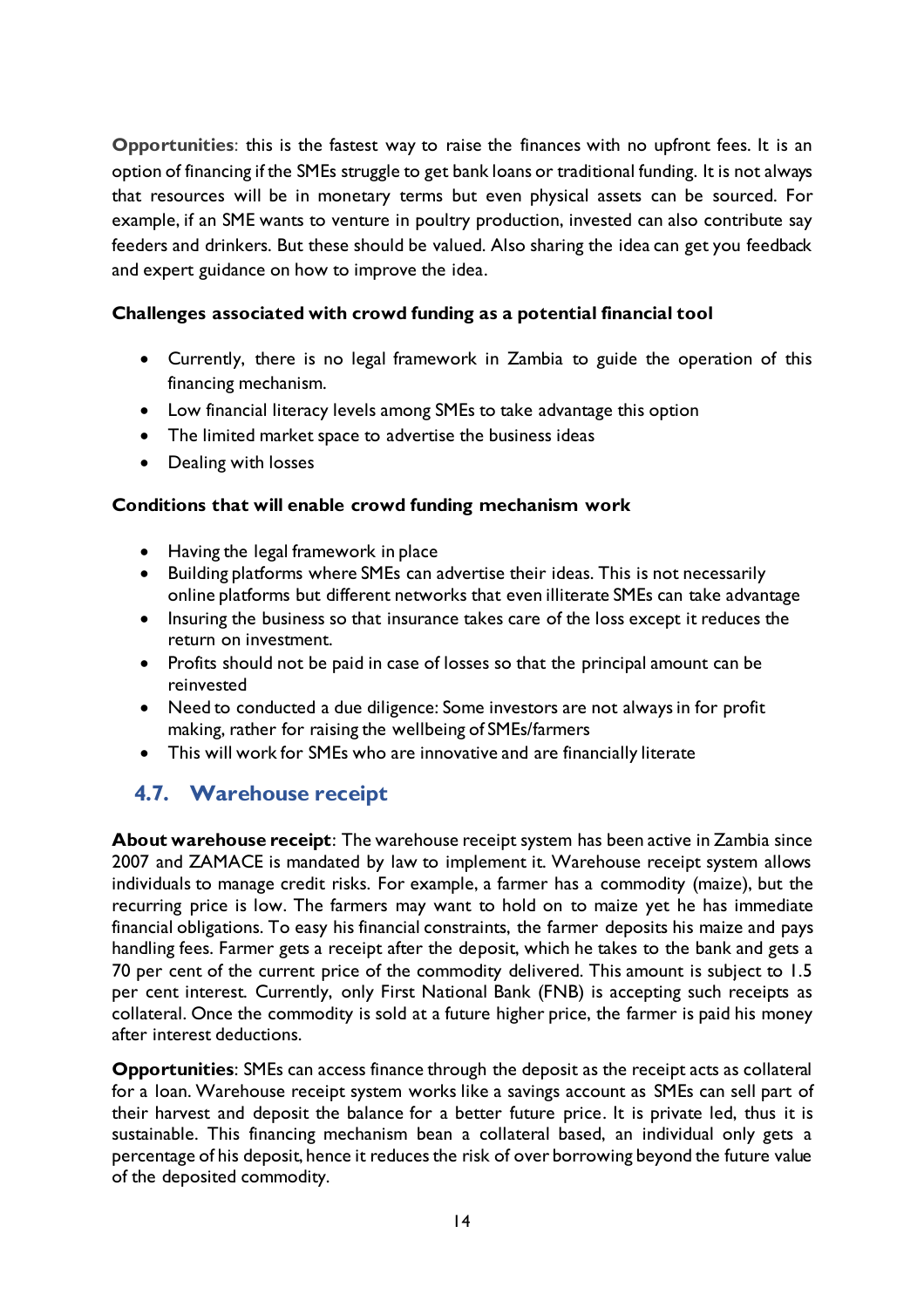#### **Challenges associated with warehouse receipt as a potential financial tool**

- Not very attractive to financial institutions due to high risks nature of agriculture
- There is no guarantee that the price of commodities will increase
- The Food Reserve Agency (FRA) offloads cheap maize on the market which discourages investors

#### **Conditions that will enable warehouse receipt financing mechanism work**

- Push for FRA to reduce on the grain strategic reserves and only stock the right quantities of grain
- <span id="page-22-0"></span>Work on modalities to determine future prices to encourage investment
- Farmers should take agriculture as business for them to have a marketable surplus that could be deposited

## **5. Conclusions**

Given the financial constraints that SMEs face in Zambia, this study identifies different financing mechanism that can help address the pitfalls of access finances. The reports documents the opportunities and challenges of each financing mechanism and the conditions under which each financial tool will work in addressing the financial constraints.

Though the study shows that each financial tools is unique, building capacity of the beneficiaries is a precondition for the each financial tool to successfully meet its objective.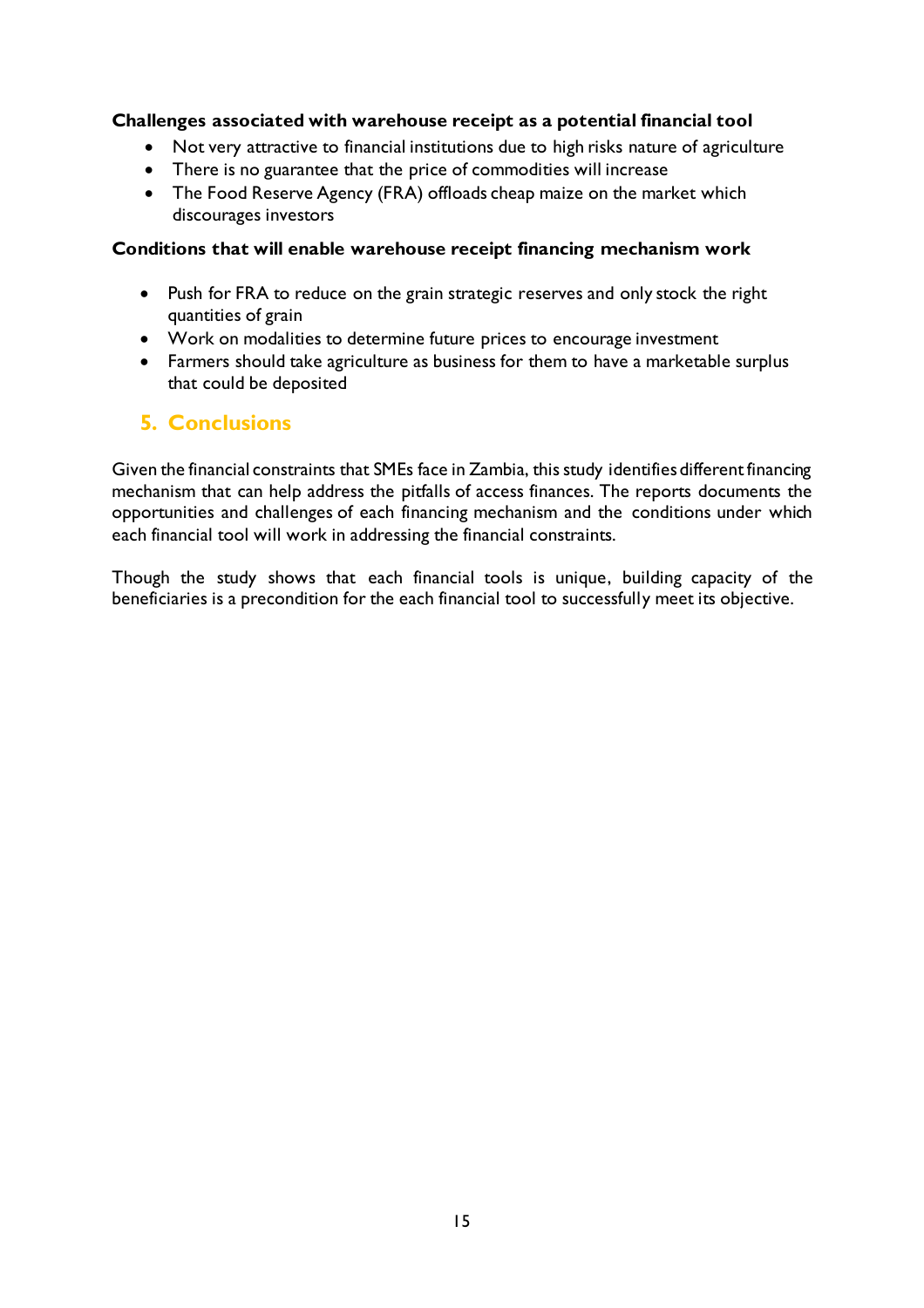## <span id="page-23-0"></span>**References**

- Abu, I. & Rohana, Y. 2016. COMMERCIAL AGRICULTURE CREDIT SCHEME: AN AGENDA SETTING FOR POVERTY ALLEVIATION IN NIGERIA-CHALLENGES AND PROSPECTS. *Journal of Education and Social Sciences,* 4**,** 325-330.
- ActionAid 2015. Contract farming and out-grower schemes. *Policy discussion paper.* ActionAid International Secretariat, South Africa: ActionAid.
- Adams, T., Gerber, J.-D. & Amacker, M. 2019. Constraints and opportunities in gender relations: sugarcane outgrower schemes in Malawi. *World development,* 122**,** 282-294.
- Adetiloye, K. A. 2012. Agricultural financing in Nigeria: an assessment of the Agricultural Credit Guarantee Scheme Fund (ACGSF) for food security in Nigeria (1978-2006). *Journal of Economics,* 3**,** 39-48.
- Agyeman, S. K. 2010. Challenges facing venture capitalists in developing economies [http://www.diva-portal.se/smash/get/diva2:392862/FULLTEXT01.pd](http://www.diva-portal.se/smash/get/diva2:392862/FULLTEXT01.pdf)f.
- Bijman, J. 2008. Contract farming in developing countries: an overview.
- Bourque, J.-F. contract farming OPPORTUNITIES AND RISKS. International Trade Forum, 2011. International Trade Centre, 34.
- Brewin, S. & Murphy, S. 2019. *The Farmer and Her Husband: Legal innovations for women in contract farming*, JSTOR.
- Chuc, A. T. 2019. Challenges in implementing the credit guarantee scheme for SMEs: The case of Viet Nam. *Unlocking SME Finance in Asia.* Routledge.
- Daily Nation Newspaper, M. 2020. Where are we with the credit guarantee scheme. [https://dailynationzambia.com/2020/03/where-are-we-with-the-credit-guarantee](https://dailynationzambia.com/2020/03/where-are-we-with-the-credit-guarantee-scheme/)[scheme/.](https://dailynationzambia.com/2020/03/where-are-we-with-the-credit-guarantee-scheme/) *Daily Nation Newspaper,*, 6 march 2020.
- Evbuomwan, G. O. & Okoye, L. U. 2017. Agricultural value chain financing and small scale farmers in Nigeria: the pre-requisites. *NG-Journal of Social Development,* 6**,** 47-57.
- Fakudze, C. D. & Machethe, C. L. 2015. Improving smallholder livestock farmers' incomes through value chain financing in South Africa. *Development in Practice,* 25**,** 728-736.
- Felgenhauer, K. & Wolter, D. 2008. Outgrower schemes–Why big multinationals link up with African smallholders. *Paris: OECDDevelopment Center*.
- Freguin-Gresh, S., d'Haese, M. & Anseeuw, W. 2012. Demythifying contract farming: Evidence from rural South Africa. *Agrekon,* 51**,** 24-51.
- Godasu, S. & M, S. 2019. A Study on Challenges in Venture Capital Investment in India. *International Journal of Economics and Management Studies,* 6**,** 219-223.
- Hossain, M., Mabiso, A. & Garbero, A. 2021. Matching grants and economic activities among horticultural entrepreneurs: Long-term evidence from Rwanda. *World Development,* 150**,** 1-21.
- IFAD 2012. Matching Grants *Technical Note.* International Fund for Agricultural Development (IFAD).
- Kabwe, S., Mutambara, J., Mujeyi, K., Blackmore, E., Vorley, B. & Weng, X. 2018. *Contract farming and informality: drivers and governance responses in Zambia and Zimbabwe*, International Institute for Environment and Development.